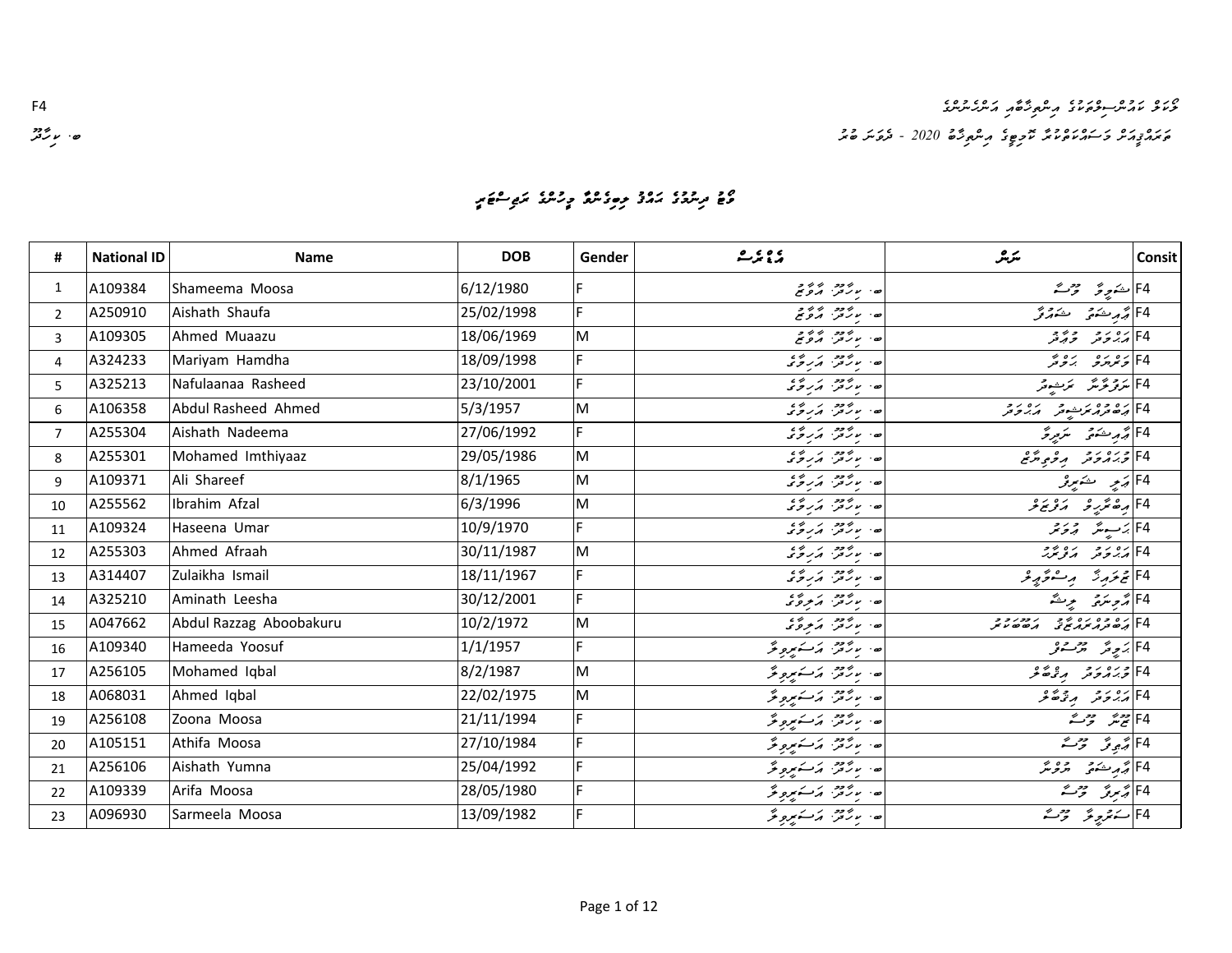| 24 | A053719 | Abdul Rasheed Gasim  | 15/05/1972 | M           | ھ پر پر دوستانس میں<br>مسلمانوں ارار مسلمبر                                                                                                                                                                                      | F4   رَھُ تَرَرُ تَرَسُوتَر = تَرَّ سِوتَر            |
|----|---------|----------------------|------------|-------------|----------------------------------------------------------------------------------------------------------------------------------------------------------------------------------------------------------------------------------|-------------------------------------------------------|
| 25 | A255820 | Aminath Ihusana      | 18/03/1995 | $\mathsf F$ | ھ ، پارٹور <b>پرکار سے</b> پر                                                                                                                                                                                                    | F4 أ <i>مَّ جِسَعَة بِهِ بِ</i> مُسَّمَّتَهُ          |
| 26 | A324503 | Ali Najih            | 6/11/2000  | M           | ه بارود ده به                                                                                                                                                                                                                    | F4   پَرِ مِه سَرَىي بَرَ                             |
| 27 | A324231 | Fathimath Najee      | 10/2/1998  | $\mathsf F$ | ھ بار پر دور در دي گھيل<br>ھ بار کر در مرکز ڪوسر                                                                                                                                                                                 | F4   تَرْجِ وَتَمَرَّ     سَرْيٍ                      |
| 28 | A109355 | Shafeega Ali         | 14/03/1975 | $\mathsf F$ | ھ بار پرور دورے<br>ھ بار فر                                                                                                                                                                                                      | F4 ڪَوِرِتَرُ <i>۾َجِ</i>                             |
| 29 | A255812 | Mohamed Ashraf       | 11/12/1991 | M           | ھ بور پر مرور دی<br>مسلم بور مرور مشتر                                                                                                                                                                                           | F4 <i>وبروروس م</i> َ حَسْمَعُ                        |
| 30 | A110048 | Ilyas Ibrahim        | 4/3/1979   | M           | ه ۱۰ مرد و در در در دارد.<br>۱۳۰۷ میر تر در میگیردگر میرانی                                                                                                                                                                      | F4 مِرْحَمَّرْتْ مِنْ مَّرْرِ وُ                      |
| 31 | A109374 | Aishath Nasfa        | 30/08/1987 | F           | ھ سرگر دی گھر دیں گے<br>جاس کر دی گھر دیکھ                                                                                                                                                                                       | F4   پَرُ مِرْ حَسَمَى = سَرَ حَسَنَى                 |
| 32 | A107636 | Ali Firag            | 30/05/1982 | M           | ھ سرگر دی گھر تر ہو گیا<br>جاس رکھن گھر تھر تر ہو گھ                                                                                                                                                                             | F4   پَرِمِ مِ مِرْتَمَةٌ                             |
| 33 | A109375 | Hawwa Yoosuf         | 30/04/1953 | $\mathsf F$ | ه ۱۰ مرکز می شرکتر میلی به این میتوانید به این میتوانید به این میتوانید به این میتوانید به این میتوانید به این<br>میتوانید به این میتوانید به این میتوانید به این میتوانید به این میتوانید به این میتوانید به این میتوانید به ای | F4   بروگر مرحت تحر                                   |
| 34 | A258170 | Hussain Jawaad       | 24/03/1992 | M           | ھ برتر پی شرت                                                                                                                                                                                                                    | F4  ترسَمبرِ شرِ صَرَّحَر                             |
| 35 | A324513 | Ali Jailam           | 5/5/2000   | M           | ھ برگرد گھرگ<br>ھ برگر گھرنگ                                                                                                                                                                                                     | F4  بَرْمٍ مَحَصَرِ تَرَوُّرُ                         |
| 36 | A258173 | Ibrahim Ashadu       | 24/03/1994 | M           | ه پرس دو په شما                                                                                                                                                                                                                  | F4 مِرْحَمَّرِ وَ سَرَحْمَدَ قَر                      |
| 37 | A109424 | Mohamed Muaz         | 30/07/1967 | M           | ھ پر پر دو گانا ور گ                                                                                                                                                                                                             | F4   وبرەر دوم و دۇمۇ                                 |
| 38 | A109348 | Adila Yoosuf         | 3/4/1969   | F           | ھ برگود پر مارے<br>مسلمان فی عامرے                                                                                                                                                                                               | F4   پر <sub>مرکز</sub> تر مرکز کو                    |
| 39 | A258169 | Ahmed Nishad         | 4/6/1990   | M           | ھ بار پر دی گھرے                                                                                                                                                                                                                 | F4   رَبْر وَ قر _ سِرِتْ قر                          |
| 40 | A256520 | Hawwa Riyasha        | 30/04/1991 | $\mathsf F$ | ھ پر بر دي ۽ سي ويڪر                                                                                                                                                                                                             | F4 بزثری مرتزمندَّ                                    |
| 41 | A109345 | Abdul Gafoor Mohamed | 1/1/1959   | M           | ه . پر ژو به پیم <i>و م</i> ُ                                                                                                                                                                                                    | F4 ره وه رووو به وره رو<br>F4 اړه مرمرنومو بر بربرومر |
| 42 | A256522 | Ahmed Shameeh        | 22/04/1993 | M           | ه برگ <sup>ود</sup> لایمورگر                                                                                                                                                                                                     | F4 رَرْدَوَرْ   تَنَوِرْ                              |
| 43 | A109352 | Gudusiyya Moosa      | 1/1/1960   | F           | ه . پر را د . »<br>په برگور څمپې و مر                                                                                                                                                                                            | F4   تورسوړ گر موسسهٔ<br>F4                           |
| 44 | A109344 | Mariyam Naashida     | 14/02/1989 | $\mathsf F$ | ه برگ <sup>ود</sup> لایمورگر                                                                                                                                                                                                     | F4   <i>وَعْرِ مَرْ شَرْ</i> سُرْسُومَرَّ             |
| 45 | A250914 | Najula Abdul Gafoor  | 11/1/1997  | $\mathsf F$ | ه پر پرور به پروگر                                                                                                                                                                                                               | F4 مرتبر حمر مرقد و در دور در در در حر                |
| 46 | A325216 | Mohamed Shaan        | 4/9/2001   | M           | ه . پر را د . »<br>په برگور څمپې و مر                                                                                                                                                                                            | F4   <i>وَبَرْ ډُوَ وَبِ</i> رَ مُشَمَّر              |
| 47 | A109402 | Ibrahim Abdul Gafoor | 25/01/1987 | M           | ه برگ <sup>ود</sup> نام موفر                                                                                                                                                                                                     | F4 مەھرىر ئەھەردە دە <del>رەد</del>                   |
| 48 | A109323 | Hamida Adam          | 1/1/1944   | F           | ه ۱ برگردد از از دوه بود و با<br>ه ۱ برگرد از تر مرض محرور در مر                                                                                                                                                                 | F4 بَرْحِ مَرَّ مَرْمَرْحَر                           |
| 49 | A324502 | Ismail Shaamil       | 18/07/2000 | M           | ھ بار پارو دی۔<br>ھ بار تو تریم پر مشرقو                                                                                                                                                                                         | F4  يرِ سُمَّ تَجْ بِرِ حُمَّ يَحْتَ تَحْرِ تَحْرِ    |
| 50 | A256201 | Fathimath Shifa      | 28/10/1991 | $\mathsf F$ | ە بەر بودە بەدە بەر بەر<br>ھەر بەر بور بىر بار بىر بىر                                                                                                                                                                           | F4   مَحْرِجِ وَحَمَدَ صَحِيحَ                        |
| 51 | A256200 | Ahmed Mausoom        | 22/01/1987 | M           | ه ۱۶۷۰ ورو در ۱۶۷<br>۱۰۰ بارتر تر در منگر                                                                                                                                                                                        |                                                       |
| 52 | A325221 | Mohamed Jazlan       | 26/03/2001 | M           | ە بەر بود بودە بەر بود                                                                                                                                                                                                           | F4 <i>وَبَرْ دُوَ</i> تَرَ سَجَ يَحْرُسْ              |
| 53 | A109347 | Jabira Yoosuf        | 29/06/1971 | F           | ھ بار تو پر تار دی۔<br>ھ بار تو تریم پر منظر تر                                                                                                                                                                                  | F4   تَحَرِّصٍ تَحْرُ لَمَحْرَ مَحْرِ                 |
| 54 | A091886 | Asma Yoosuf          | 1/4/1967   | F           | ە بەلەدە بەدە بەلەر<br>ھەرىرى تەرىرار سەنزى                                                                                                                                                                                      | F4   پر شەنز   پ <del>ر جانبە</del> تى                |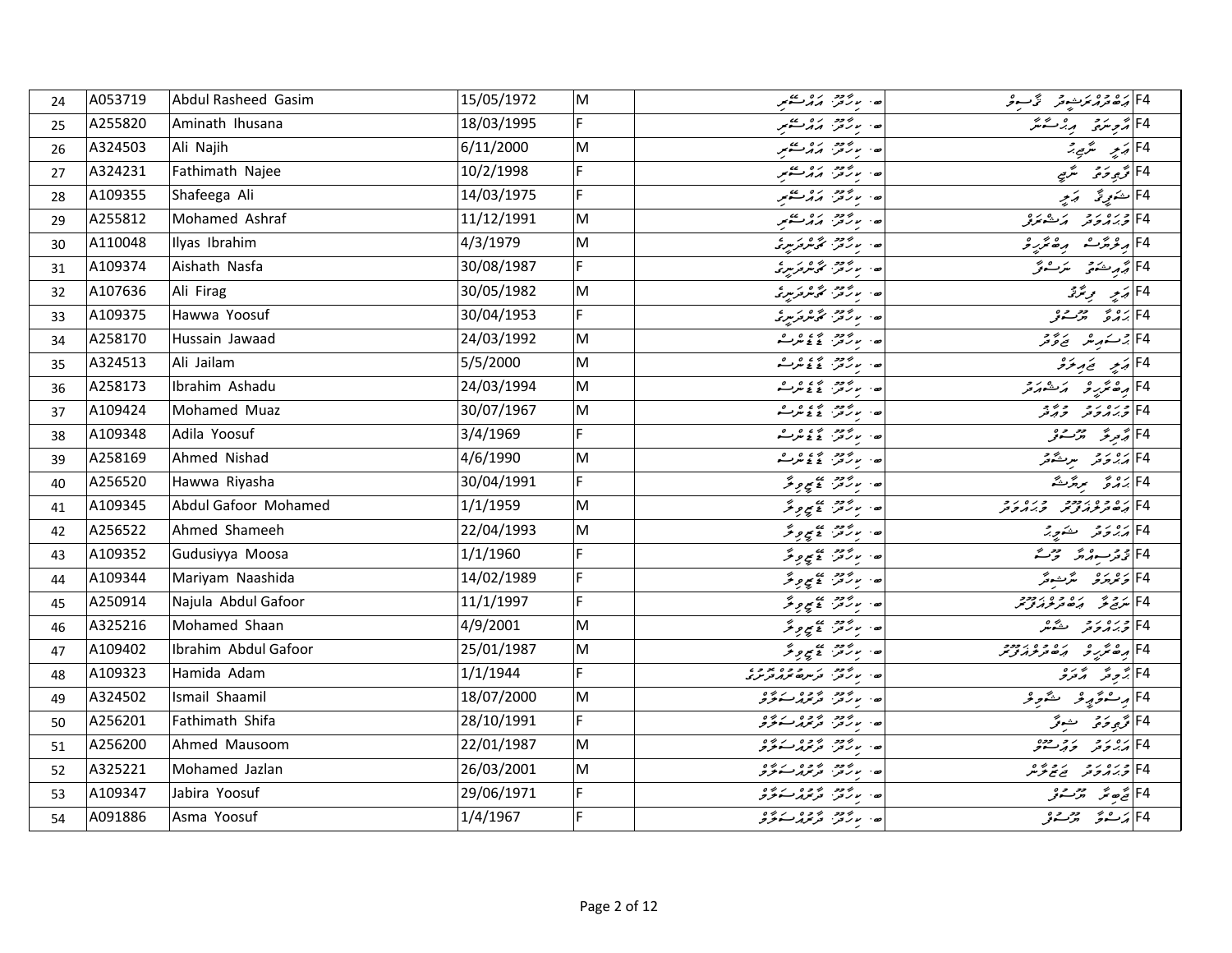| 55 | A324510 | Hassan Samooh        | 26/02/2000 | M   | ه . بار دو دور ه<br>ا                            | F4   پر سکھ سکھ دیکھیے جاتا ہے کہ ا                              |  |
|----|---------|----------------------|------------|-----|--------------------------------------------------|------------------------------------------------------------------|--|
| 56 | A109398 | Seema Moosa          | 1/1/1970   | F   | ه برگ <sup>ود</sup> دور .<br>برگ <i>و تونو</i> . | F4   پیوٹر مخ <sup>مق</sup>                                      |  |
| 57 | A258274 | Fathimath Yasfa      | 4/8/1990   | F   | ه ۱۰ برگرد ودي<br>ه برگرد ترکرگ                  | F4 كَرْجِ حَرَمَ مَرَسِّمَتَرَ                                   |  |
| 58 | A258278 | Ahmed Safraaz        | 22/06/1991 | M   | ه . با رکود وده ده<br>ه . با رکور . فرغرت        | F4 كەبرىر بىر سىكى ئىرتىرىتى                                     |  |
| 59 | A258280 | Hussain Shaneez      | 15/11/1994 | M   | ه . بار دو دو، ه<br>اه . بار در اور نگرمشو       | F4 جرستمبرشر مشميريح                                             |  |
| 60 | A063270 | Mohamed Shareef      | 25/12/1966 | M   | ه ۱۰ بر تر ورود ده<br>۱۰ بر تر تر تر تر          | F4 <i>وَبَرُهُ وَقُوَ</i> سُنَمَبِرُتُر                          |  |
| 61 | A255595 | Zainab Aboobakuru    | 1/1/1962   | F   | ھ پر برقر مي تر شر سو بر تر                      | F4 <i>تؤديدة مقصدتم</i>                                          |  |
| 62 | A110818 | Ibrahim Fazeel       | 16/12/1985 | M   | ھ پر برقر مي تر شر سو بر تر                      | F4 <sub>م</sub> ِر <i>ھ تَرْرِ وَ تَوَسِي</i> ڤر                 |  |
| 63 | A109311 | Ahmed Shareef        | 1/1/1960   | M   | ه . بارو چې ده سووځ                              | F4   رَبْر تَرَ تَرَ مَسَمَ مِرْتَر                              |  |
| 64 | A109419 | Mohamed Jameel       | 6/8/1981   | M   | ه ، بار دو نورونو                                | F4  <i>وَبَرْدُوَوْ بِيَ وِ</i> عْرِ                             |  |
| 65 | A109409 | Hamza Ali            | 10/1/1988  | M   | ه برگور و بوځ                                    | F4   پَرُوْیَ کَمَ مِجْرِ                                        |  |
| 66 | A109354 | Shathira Ali         | 27/11/1985 | F   | ھ پر پڙڇڙ عربو مر                                | F4 ڪيوتر پر <i>م</i>                                             |  |
| 67 | A109353 | Khadeeja Ali         | 12/1/1982  | F   | ھ پر برخز تورید                                  | F4   زَمِرِیَّ مَ مَرْمٍ                                         |  |
| 68 | A109356 | Ali Waheed           | 1/1/1957   | M   | ه . بدر قرار و بر در د                           | F4 أ <i>بريج وَبِي</i> قر                                        |  |
| 69 | A256451 | Fathimath Aboobakuru | 1/1/1959   | F   | ه· بورتو: تورپوتو                                | F4 كوچ محرم محمد المحمد المحمد<br>14 كوچ محمد محمد المحمد المحمد |  |
| 70 | A256453 | Thoiba Ali           | 2/10/1977  | F   | ه برزود ورود                                     | F4 ۾َ <i>مِيھَ</i> جَمَعٍ                                        |  |
| 71 | A109408 | Jameela Aboobakuru   | 1/1/1959   | F   | ھ بدر توری ور                                    | F4 جَ جِرحٌر مُصَصَّعَةٌ                                         |  |
| 72 | A109393 | Ibrahim Rasheed      | 19/07/1981 | M   | ه ۱۰ را دو.<br>ه ۱۰ را در فرمبربر «دی            | F4  مِرصْ عَرَبِ حَرْ سِمْ عَرْضِهِ مِرْ                         |  |
| 73 | A109396 | Nazurana Moosa       | 30/07/1983 | F   | ه ۱۰ را دو.<br>۱۰ را را در موسور در د            | F4   سَرَجٍ مَحْرِ سَرَ = رَحْسَهُ = رَحْسَهُ                    |  |
| 74 | A256393 | Fathimath Shiuna     | 12/1/1987  |     |                                                  | F4   تَرْجِعَ حَمَدٍ صَبِحْتِ مَرَّسَرَ                          |  |
| 75 | A256366 | Aminath Moosa Fulhu  | 1/1/1948   | F   | ه ۱۰ رود.<br>۲۰۰۰ روز و سربر در د                | F4 گەچەتتىرە ئەھمىتى ئىچەتتىرى ئىستىم                            |  |
| 76 | A109387 | Shaira Moosa         | 7/5/1985   | F   | ه . رو .<br>۱۵۰ رو . و بربر در .                 | F4 ڪُن <i>ڊيمَ وَ</i> حَتَّ                                      |  |
| 77 | A256397 | Aishath Shinaza      | 19/08/1990 | l F | ه ۱۰ مارس محر میرد کرد.<br>۱۰ مارس محر میر       | F4 أَبَرْمِرْ مِسْتَمَمَّى مِسْتَرْتَجَ                          |  |
| 78 | A097373 | Hussain Rasheed      | 17/06/1979 | M   | ھ پر بر تر پر بربر برگا                          | F4  جرستہ پڑے متر متر متر متر<br>ا                               |  |
| 79 | A109338 | Ameeliyya Aboobakuru | 5/8/1971   | F   | ھ پر بڑ تو بربرگو تھ                             | F4   مَرج مِرمْر هُمْ مَصْحَصْ مَعْ                              |  |
| 80 | A256247 | Mohamed Gasim        | 30/11/1970 | M   | ه بررود و برود                                   | F4 <i>وَبَرْ دُوَ</i> تَر گُرْسِوْرُ                             |  |
| 81 | A250911 | Aishath Naifa        | 7/5/1997   | F   | ه ، بار دو.<br>ما بار تر ، بوربرو تما            | F4   بَرُمِرِ مِسْمَعٌ = سَرُمِرِ تَرُ                           |  |
| 82 | A256254 | Ahmed Azumeel        | 5/11/1995  | M   | ه براز در و بروگ                                 | F4 رژوکر دیم پر و                                                |  |
| 83 | A327494 | Hussain Wildhan      | 3/3/2002   | M   | ه بررود و برود                                   | F4   جرستمبرشر ہو محر مگر شر                                     |  |
| 84 | A360935 | Ali Rilvaan          | 18/09/2000 | M   |                                                  | F4   رَمِج _ مِرْ شَوَرَ شَرْ                                    |  |
| 85 | A256251 | Fathimath Thuhufa    | 14/08/1992 | F   | ه ۱۰ برگ <sup>ود</sup> بومبرون                   |                                                                  |  |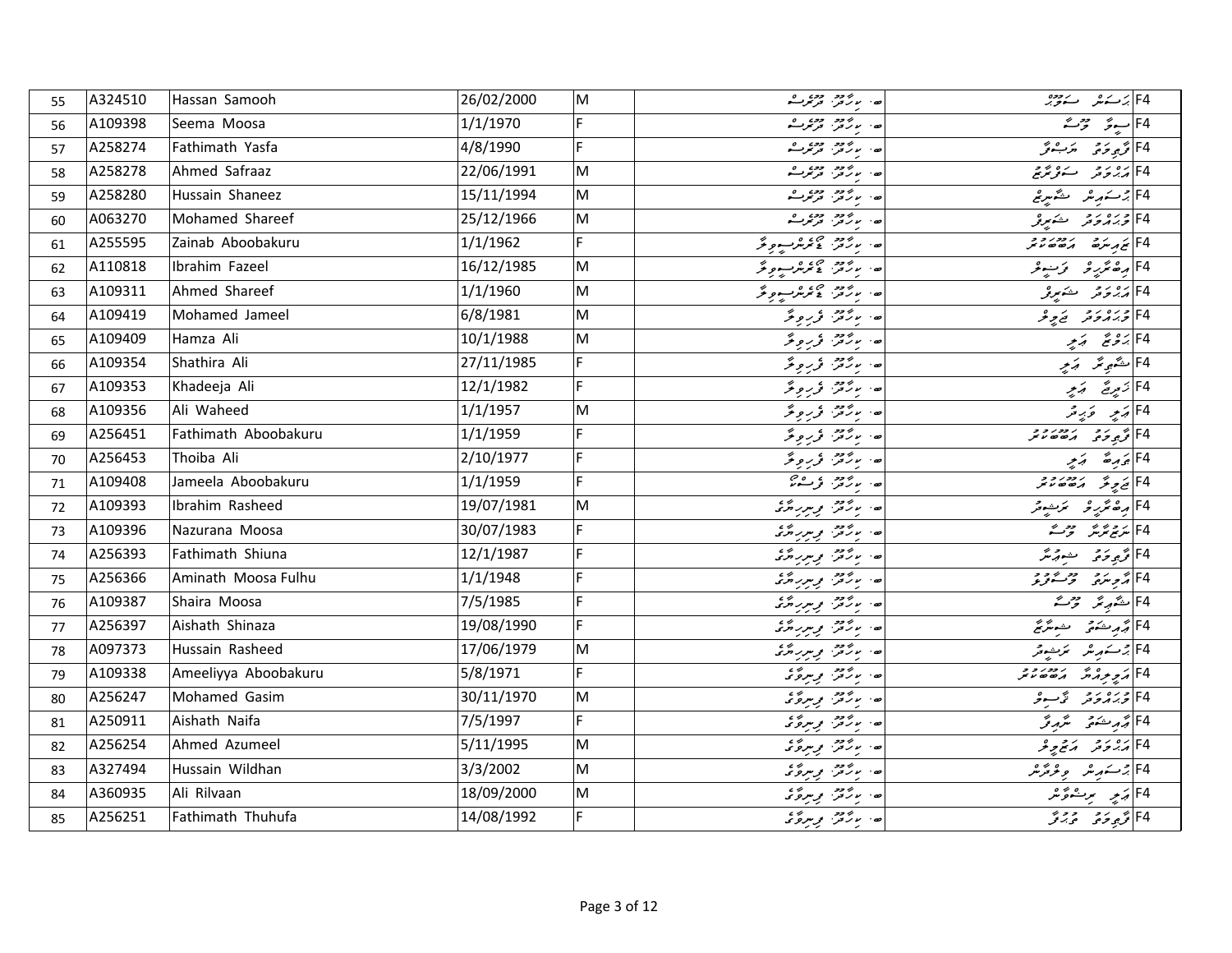| 86  | A257565 | Hussain Hameed         | 22/10/1990 | M   |                                                       | F4  جرستمبر شر برَ برِ بِرَ بِرَ بِرَ       |
|-----|---------|------------------------|------------|-----|-------------------------------------------------------|---------------------------------------------|
| 87  | A257546 | Ali Hussain            | 1/1/1957   | M   | ھ بەر بۇ دەپرە<br>ھ بەر تور ئوغرىمى                   | F4   پَرِمِي بِرْسَمَ يِرْسُ                |
| 88  | A109362 | Raaziya Ali            | 27/06/1984 | F   | ھ بەر بۇ دەپرە<br>ھ بەر تور ئوغرىمى                   | F4 تَرْسِع <i>ِ مَدَّ فِي إِ</i>            |
| 89  | A109361 | Ummu Salma Ali         | 26/10/1986 | F   | ه ۱۰ بر در و بر بر<br>ه ۱۰ بر در محرم مربع            | F4   جۇچ <i>قىرى قى</i> رىيە                |
| 90  | A109360 | Mohamed Nafiz          | 16/05/1977 | M   | ھ پر بر دي پير په په مختلف کې د د                     | F4   تربر ثر تربر شربر شربر شربر شر         |
| 91  | A109364 | Yaugoob Ali            | 11/5/1979  | M   | ھ بار دو ديد ۽<br>ھ بار در فرم جي                     | F4 پر دیږد په کړې په                        |
| 92  | A325215 | Mohamed Zayaan Ali     | 18/08/2001 | M   | ه ۱ بارود او په کاروگو کر                             | F4   قربر و قرقر قریبه ترجیبه               |
| 93  | A105952 | Ali Naseer             | 24/09/1969 | M   | ھ سرگر میں مرکز مرکز کر گر                            | F4 أ <i>بزير</i> مترسي <i>ع</i> تر          |
| 94  | A109342 | Aneesa Yoosuf          | 1/1/1946   | lF. | ھ ، بار دين محموم مرمرو پر                            | F4   پَرسِرِ سَمَّ صَرْحَة عَنْ             |
| 95  | A255994 | Aminath Nazaaha        | 26/05/1996 | F   | ھ ، بار دو ، می موځ مېره ټرو څر                       | F4 أَمَّ حِسَرَ مَنْ مَرَّجَ بِرَّ          |
| 96  | A109422 | Hussain Moosa          | 20/06/1965 | M   | ھ سرگرفر میں مرکز کر کر دی گر                         | F4  برستمبر شرح حرمتهٔ<br> -                |
| 97  | A256130 | Aminath Dheena Hussain | 27/01/1996 | F   | ھ سرگر ديگھ پر مگر پر بر                              | F4   مَّرْحِسَنَةً بِرِسَّرَ بِرَسَمَ مِسْر |
| 98  | A109405 | Asima Easa             | 30/09/1977 | F   | = سر سر محر محر محر محر محر محر                       | F4  پُر-ِ تَر پِر مُتَّ                     |
| 99  | A324506 | Dhunya Hussain         | 6/3/1999   | F   | ص <sub>ا</sub> بور محر محر بر مر بر محر               | F4   قریٹریٹر سمبر جسے ہریٹر                |
| 100 | A258293 | Ali Saamih             | 15/10/1996 | M   | ھ سرگر ديگھ پر شر <i>مز کرم</i> ھ                     | F4 جَرِمِ سَمَّحِرُ مُ                      |
| 101 | A324508 | Fathimath Dheema       | 24/09/1999 | lF. | ھ پر بر قرار می پر مگر پر منص                         | F4   تَرْجِ وَتَمَرَّ مَحْرِجَّ             |
| 102 | A325211 | Aminath Rasha          | 11/8/2001  | F   | ھ بار ديكھيں بر مركز بر ھي                            | F4   إِرَّ مِ سَرَحَةٌ = سَرَحَتَهُ         |
| 103 | A109407 | Zulfa Adam             | 20/11/1971 | F   | ھ پر بر قرار می پر مگر پر منص                         | F4 يح تحر <sup>ي</sup> - مُرْمَر حُرْ       |
| 104 | A109349 | Abdulla Rasheed        | 1/1/1964   | M   |                                                       |                                             |
| 105 | A258288 | Mohamed Khaleel        | 10/6/1991  | M   | ھ سرگر ديگر مريكر مريضي جي استعمال من                 | F4   ج: پژوَ بحر به زَمِ پر تر              |
| 106 | A258289 | Ahmed Sajid            | 22/09/1993 | M   | ھ بار ديو ۽ پرير پر رضي                               | F4   پر بر تو تر سگھ چوتر                   |
| 107 | A257541 | Shaheedha Moosa        | 27/07/1987 | F   | ه ۱۵ برگرد و ۵ د ۵ بره<br>ه ابرگران کوترنستی          | F4 ڪرپر وحيد                                |
| 108 | A109412 | Mariyam Waheedha       | 21/08/1985 | F   | ه ۱ برابرد و ۵ د ۵ د ۷<br>ه ابرابر ابرابرد و در ۵ د ۷ | F4   وَعُرِيَرُوْ       وَ پِيتَر           |
| 109 | A250916 | Ahmed Mifuzal          | 21/04/1997 | M   | ه ۱۵۶ وه وه د ۵۵۵<br>۱۵۰ پارتو کوتون دهی              | F4  رژوی وی گو                              |
| 110 | A257543 | Aishath Muneera        | 10/10/1991 | F   | ر در در ده در ۲۵ در ۲۵<br>در ۱۰ در در ۲۶ در سوی       | F4 أَبَرُمِ حَشَمَرَ = قَرَسِرْ مَرَّ       |
| 111 | A257542 | Mohamed Moosa          | 27/03/1989 | M   | ه ۱ برگرد و ۵ بر ۵ بر ۷<br>ه ۱ برگران کوترنستی ک      | F4   ج بر <sub>ثر خر</sub> ج حقب = جو سته   |
| 112 | A257529 | Moosa Hassan           | 6/5/1953   | M   | ر در در ده در ۲۵ در ۲۵<br>در ۱۰ در در ۲۶ در سوی       | F4  <i>وحتھ برسک</i> ھر                     |
| 113 | A348485 | Fathimath Shaaina      | 8/2/2000   | lF. | ه ۱ برگرد و در ۵ بر ۷<br>ه برگرد کوتر سعوی            | F4   تَرْبِرِ تَرَمَّرُ     تَشْرِيَرٌ      |
| 114 | A131506 | Easa Waheed            | 1/1/1955   | M   | ر در در ده ده ده<br>مدر بر در محرکرفر د               | F4   پرتشہ توریقر                           |
| 115 | A109426 | Luguman Easa           | 16/04/1974 | M   | ر دود وه ده ده<br>د الارتوا تحرکونون                  | F4   ج <sub>ر</sub> چوگر پ <sub>ی</sub> ے   |
| 116 | A256584 | Mariyam Ameema         | 2/12/1991  | F   | ر دود و و ده ده<br>مسر در در د گروگر                  | F4  <i>وَعْهَدَوْ بَہُج</i> وَ              |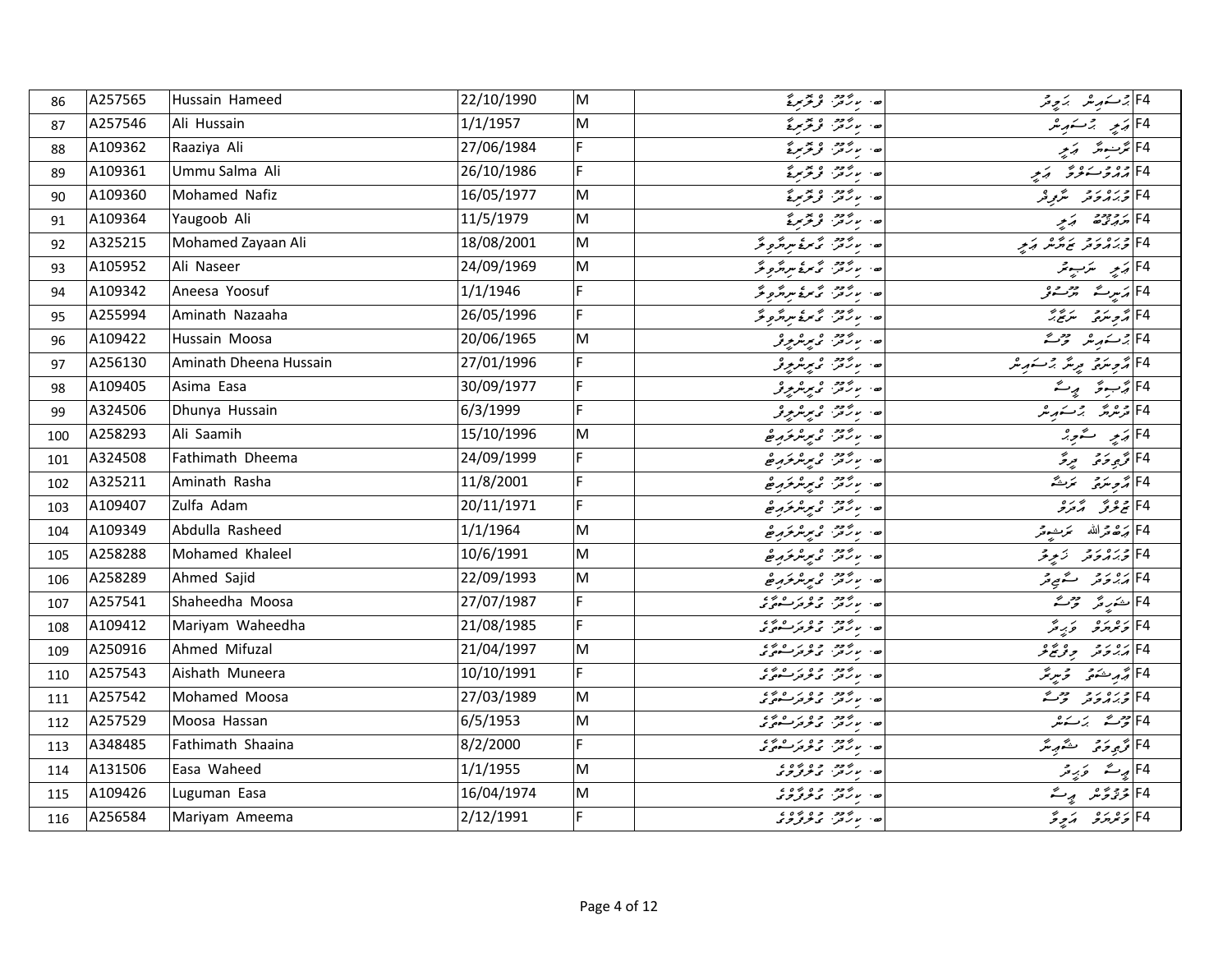| 117 | A363918 | Mohamed Maish          | 29/08/1998 | M           | / ۱۵۶ و وه ۱۵۶<br>  ۱۵۰ بارتوز کالمرکزوی                                                                                                                                                                                         | F4  <i>وْبَرْډُوَوْ وَْبِ</i> رْ شُ                        |
|-----|---------|------------------------|------------|-------------|----------------------------------------------------------------------------------------------------------------------------------------------------------------------------------------------------------------------------------|------------------------------------------------------------|
| 118 | A109382 | Ibrahim Shameem        | 4/11/1983  | M           | ه . رو و و و ه ه ه و .<br>  ه . رو تر . د توتونو د                                                                                                                                                                               | F4   پر <i>ھ تُرْرِ وَ</i> مُسَوَرِ وَ                     |
| 119 | A256583 | Aminath Shahula        | 27/10/1988 | F           | ه . روو وه وه ه<br>ه . روز تم <i>وتووی</i>                                                                                                                                                                                       | F4   پڑ جِسَرَ جَمْعَ - شَمَرْ جَمْ                        |
| 120 | A256587 | Shifaaz Easa           | 1/2/1995   | M           | ر دود وه ده ده<br>مسر د در محر <i>و وی</i>                                                                                                                                                                                       | F4 شوتریح پ <sub>ی</sub> ت                                 |
| 121 | A256585 | Hussain Shaafiu        | 12/3/1992  | M           | ه . رو و وه وه و .<br>۱۰۰ رو تر . د ترتوح د                                                                                                                                                                                      | F4 برستمبرشر مش <i>موب</i> رً                              |
| 122 | A109385 | Fathimath Rasheeda     | 26/06/1985 | F           | ر دود وه ده ده<br>مسر د در محرو کرد                                                                                                                                                                                              | F4   تَرْبِرِ تَرَمَّى = تَرَسْبِيَرَّ                     |
| 123 | A256580 | Ahmed Shathiru         | 26/01/1987 | M           | ر در در ده ده ده<br>مسر در در محرکو کرد ک                                                                                                                                                                                        | F4   رَبْر يَر تَو تَسْتَعْبِي تَرْ                        |
| 124 | A256559 | Mohamed Shakir         | 5/9/1981   | M           |                                                                                                                                                                                                                                  | F4 <i>وَبَرَ دْ وَ</i> قَر سَنَّمَ <i>بِ</i> تَرَ          |
| 125 | A116057 | Wafiyya Nizar          | 20/02/1983 | F           | <br>  ما روكتر الروكو                                                                                                                                                                                                            | F4   وَمِرِيْرِ مَّرْ سِرِيَّ تَرَ                         |
| 126 | A324505 | Ahmed Shinan           | 28/04/1999 | M           | جەسىمە ئەتتىق بىر بىر<br>                                                                                                                                                                                                        | F4   پَرْتَرَ تَوَتَّقْرَ شَعِيثَرْ شَرْ                   |
| 127 | A291662 | Mariyam Abdulla Saeed  | 20/02/1970 | $\mathsf F$ | @ <sub>``</sub> بور <i>تون به مرکز و</i> مگر <i>بی څ</i>                                                                                                                                                                         | F4   وَعُرِ مَرَدٌ وَ مَرَى مَرْكَبَ مَدَمِ وَ رَ          |
| 128 | A257693 | Aishath Ifaa           | 27/08/1995 | F           | لغ، بارى بەرگەر ئارىپاتلىرى بىر                                                                                                                                                                                                  | F4   پَرِ مِنْعَمَى مِرِ تَحْ                              |
| 129 | A109367 | Ali Nashid             | 26/10/1988 | M           | ھ بەر ئوز بەر ئەر ئەر ئاللار                                                                                                                                                                                                     | F4 صَرِحِ - سَرَحْسِوْمَر                                  |
| 130 | A109369 | Ibrahim Adam           | 1/1/1954   | M           |                                                                                                                                                                                                                                  | F4 <sub>م</sub> وھ <i>مگربر و</i> محمد محمد الحر           |
| 131 | A109395 | Shuhaidha Ibrahim      | 18/02/1979 | F           | @ <sub>``</sub> بورگ <sup>و</sup> ر به پرکرونګرې څر                                                                                                                                                                              | F4  ش <i>ەرَ <sub>بو</sub>قۇ برھ تۇر</i> ۋ                 |
| 132 | A257692 | Fathimath Guraisha     | 6/12/1991  | F           | ھ سرگود بر مرکز دیگر ہو گر                                                                                                                                                                                                       | F4   تَوْجِ وَتَمَرَّ      تَوْسَمَهِ حَسَّمَ              |
| 133 | A109368 | Mohamed Niyaz          | 5/3/1986   | M           | ھ پر بر بھر بر بر بھر بھر بھر بھر بھر بھر ان کے ان کے ان کے ان کے ان کے ان کے ان کے ان کے ان کے ان کے ان کے ان<br>مسلمان کے ان کے ان کے ان کے ان کے ان کے ان کے ان کے ان کے ان کے ان کے ان کے ان کے ان کے ان کے ان کے ان کے ان ک |                                                            |
| 134 | A109310 | Hawwa Gasim            | 1/1/1948   | F           | ھ سرگر مرکز مرکز کردیا<br> ھ سرگر مرکز مرکز کردیا                                                                                                                                                                                | F4   بَرْتُر حَمَّ سَنَّى سِنْتَرَ و                       |
| 135 | A055140 | Haroon Yoosuf          | 15/03/1974 | M           | ھ پيد برقر بره توپه                                                                                                                                                                                                              | F4   رسمبر مرسم مرسم محمد                                  |
| 136 | A327498 | Fathimath Haima Haroon | 23/11/2002 | F           | ھ ، پور قرار میں تورید                                                                                                                                                                                                           | F4   تَرْبِح وَنَّحَمَدَ رَبِّعَ رَبِّعَرْ مَرْبَعْرَ مِنْ |
| 137 | A054600 | Aminath Naazly         | 21/03/1977 | F           | ه ۱۰ بور قرار ۱۳۵ مرکز بر<br>۱۳۷ بور قرار ایران کولوگر                                                                                                                                                                           | F4   مَّرْحِسَرَةٌ مَسَّرَسِجْ مِرِ                        |
| 138 | A056761 | Mujuthaba Nizar        | 25/11/1977 | M           | ه ۱۶۰۰ ورو در دره با<br>ه ابر کرد از کرد کرد کرد                                                                                                                                                                                 | F4   و و ر صّ سریح تر                                      |
| 139 | A076256 | Musthafa Nizar         | 17/01/1976 | M           | ر دود و در دون<br>مسیر در رو سرفرون                                                                                                                                                                                              | F4   ترجيح تحريح ترجم تحريح                                |
| 140 | A257769 | Aishath Shazna         | 19/11/1988 | F           |                                                                                                                                                                                                                                  | F4   پَرۡ ہِ رَسۡتَہُمۡ ۖ سَنَۃَ تُوسُرَّ                  |
| 141 | A257764 | Nasheedhaa Ahmed Nizar | 29/11/1986 | F           | ه ۱۶۰۰ و در دره دارد.<br>ه ایرانس روسربرون                                                                                                                                                                                       | F4   مَرَسْوِمَرَ   مَرْرُ وَ قَرْ   مِرْيَحْ تَرْ         |
| 142 | A250918 | Mohamed Nazeeh         | 19/08/1997 | M           | ه . ر بر و .<br>۱۵۰ را بر و . ر و سرفر و ی                                                                                                                                                                                       | F4   ج. بر <sub>م</sub> جريحه حربي ر                       |
| 143 | A109403 | Nasheed Ahmed Nizar    | 29/11/1986 | M           | ه ۱۰ برود و روبر<br>۱۵ برگور گوش بروی                                                                                                                                                                                            | F4   سَرَسْدِ قَرْ بِرَ بِرَ تَحْرَ سِرِيَحْ تَرَ          |
| 144 | A109401 | Hawwa Abdul Rahman     | 1/1/1957   | F           |                                                                                                                                                                                                                                  | F4 <i>بزوې پره وه روپو</i> ير                              |
| 145 | A109413 | Ahmed Nizar            | 1/1/1954   | M           | ر دود و در دره<br>مسیر در گوش دور                                                                                                                                                                                                | F4   رَبْر وَ قَرْ _ سِرِيَحْ تَرْ                         |
| 146 | A255309 | Aminath Muna           | 28/02/1991 | F           |                                                                                                                                                                                                                                  | F4   اگرچ سرحی محسنگر                                      |
| 147 | A255564 | Fathimath Najudha      | 26/08/1996 | F           | ھ ، بار دی اړ تروم                                                                                                                                                                                                               | F4   تَرْبِحِ حَرَمَ = سَرَبِحِ تَرَ                       |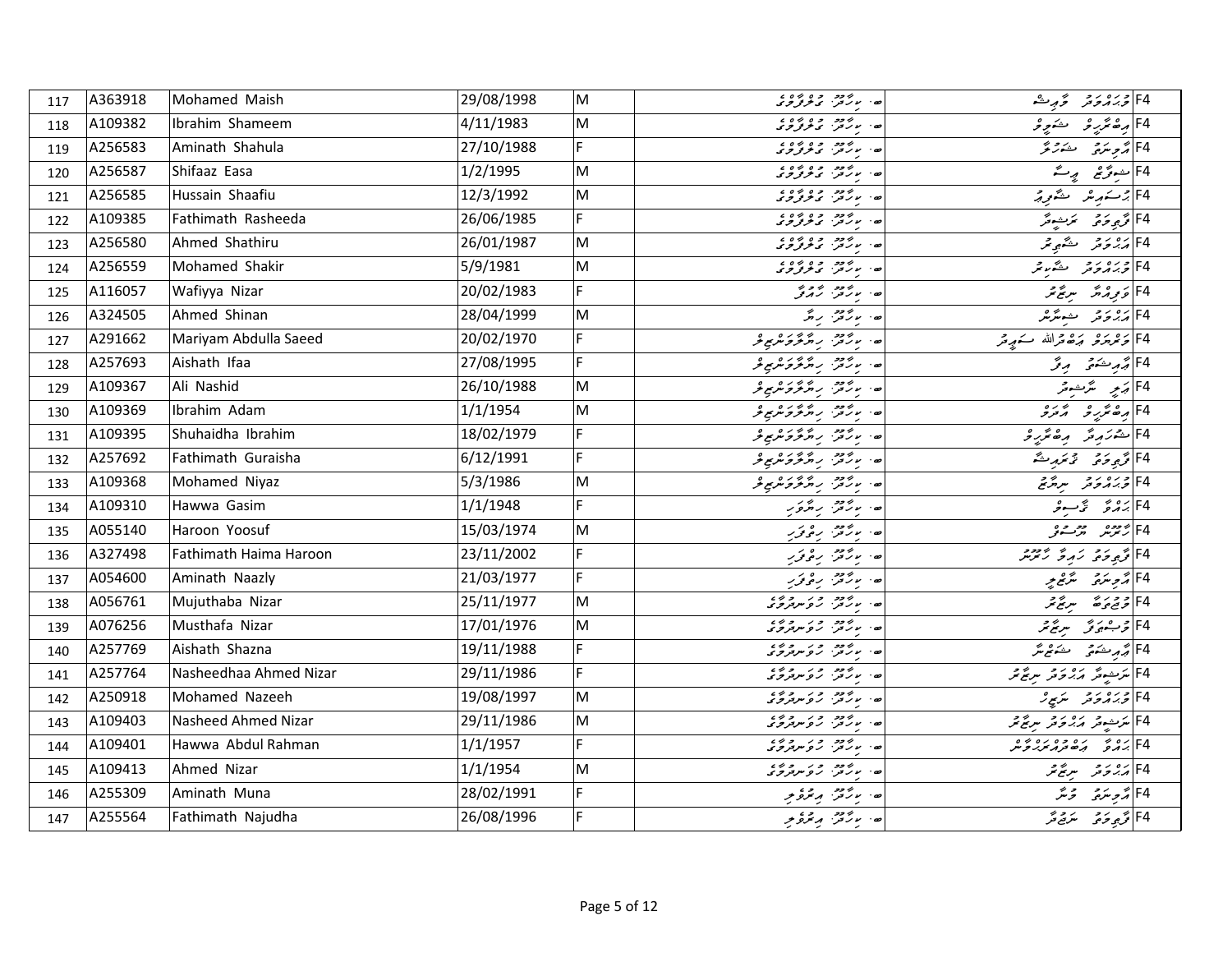| 148 | A255312 | Aishath Sanaa       | 21/07/1994 | F           | # <sub>` بو</sub> رمخر مرمرغ م                                                                     | F4   پَرۡمِرۡ شَمَعۡ ۖ سَـَمَتَر                          |
|-----|---------|---------------------|------------|-------------|----------------------------------------------------------------------------------------------------|-----------------------------------------------------------|
| 149 | A149195 | <b>Abdul Hameed</b> | 19/09/1970 | M           | ه . بار در بر بار در بار با                                                                        | F4   رَحْهُ تَرَعْرَ رَحِ تَرَ                            |
| 150 | A255601 | Aishath Ibrahim     | 1/1/1949   | F           | ر دو ده ده د                                                                                       | F4   پَروِڪُمَ وَصُمَّرِ وُ                               |
| 151 | A324504 | Fathimath Rizula    | 28/12/1998 | F           | ه برابرد در دره در در این باشد.<br>اما بر برابر این مرده و ی                                       | F4   تَحْرِجُ حَرَّمَ مَحْرَجَ تَحْرُ                     |
| 152 | A109313 | Ahmed Muhusin       | 18/02/1979 | M           | ه برگرد ده دره د                                                                                   | F4 رَبْرُوَتْر _ وَبْرَسِيشْر                             |
| 153 | A255290 | Hussain Muaz        | 1/12/1991  | M           | صن الرائع معرض من الرائع من الرائع من الرائع من الرائع من الرائع من الرائع من الرائع من الرائع ال  | F4 جر شمریٹر محر <i>م تح</i>                              |
| 154 | A110898 | Zaeema Moosa        | 17/09/1985 | F           | ه ۱۰ مرکز برنوری<br>۱۰ مرکز برنورگر                                                                | F4 نی پر ڈگر تی تھے۔<br>اس                                |
| 155 | A109307 | Aishath Fareeda     | 5/8/1987   | F           | در ۱۹۶۴ مورد در ۱۹۶۵ میلی میلادی می                                                                | F4   إِيَّ مِ حَشَيْحٍ مِ مَحْرِ مِرْحَرٍ                 |
| 156 | A109304 | Ali Muaz            | 4/2/1980   | M           | / مار دو به مره وره و دارد.<br>  مار مر د به مر مرور د                                             | F4   پَرِ بِهِ حَرَّبُو آ                                 |
| 157 | A109306 | Abdulla Muaz        | 21/12/1983 | M           | ه ۱۰ مرکز برتر دره د                                                                               |                                                           |
| 158 | A256248 | Mariyam Gaasim      | 3/10/1973  | F           | / دو د دود.<br>  د بار د بار در د                                                                  | F4   وَعُرِ مَرْ وَ سَمَحَ سِوتُر                         |
| 159 | A256128 | Ali Shafeeq         | 5/10/1980  | M           | ه . پر دو و د ه و ووه<br>ه . پر تر . پر تر تر تر ی                                                 | F4   بَرَمٍ صَمَعٍ تَرَ                                   |
| 160 | A109370 | Ahmed Shareef       | 7/1/1970   | M           | ر دود و ده دوه<br>ده ایران در تومومون                                                              | F4   پَرْرُ تَوَمَّرُ مِسْتَمَبِّرِيْثَ                   |
| 161 | A081886 | Saama Ibrahim       | 25/08/1977 | F           | ه . ر بر دو . د ه ه دوه<br>ه . ر بر د . ر موسر در ی                                                | F4 سَمَّعَ بِرصْعَرِ وُ                                   |
| 162 | A109427 | Zahidha Ibrahim     | 9/7/1975   | F           | ے ہود دے ہ دوے<br>  جو سرکو سرکر کر کر دی                                                          | F4 تج بريتر - برھ تربر ثر                                 |
| 163 | A080055 | Mariyam Shaheera    | 27/04/1982 | $\mathsf F$ | ر در در ده وده<br>  در در در موسر در د                                                             | F4   <i>وَعْرِ مَرَّوْ</i> مِسْمَرِ <i>مَرَّ</i>          |
| 164 | A324509 | Aishath Suha Ahmed  | 14/10/1999 | F           | ه ۱۰ در ور و د ۵ دود.<br>۱۵ ابو بر د ابو بو بر توری                                                | F4 أَبَرُ مِرْ شَمَرٌ مِنْ مَرْ رَوْ تَرَ                 |
| 165 | A109417 | Abdulla Faisal      | 23/09/1986 | M           | = بارتقر مرمزاری                                                                                   | F4   بَرْھْ قَرْالله       تَرْمِرْ بَ قَرْ               |
| 166 | A109335 | Ramza Abdul Azeez   | 18/04/1969 | F           | ۰۰ برگ <sup>رد</sup> بربردگا                                                                       | F4 <i>ترويح پره ووړې پ</i> ځ                              |
| 167 | A256021 | Ali Faruhaan        | 24/11/1996 | M           | صدر مرکز و مرکز مرکز می                                                                            | F4   يَرْمٍ = مَرَمَّرَكْسُرُ                             |
| 168 | A256019 | Mohamed Farish      | 2/12/1993  | M           |                                                                                                    | F4   تربر ثر تركز تركز تركز من كليم السياسة<br>من السياسة |
| 169 | A256017 | Fathimath Mansoodha | 4/8/1989   | F           | صر سر محمد الرحم و محمد من المحمد المحمد المحمد المحمد المحمد المحمد المحمد المحمد المحمد المحمد ا | F4 كَرْبِرِ حَرَمَى لَمَحَ مُرْسَعَةِ لَهِ مَنْ           |
| 170 | A138900 | Adam Saeed          | 24/05/1963 | M           | ه برنج بربردن                                                                                      | F4   پژنری مسکوپه قر                                      |
| 171 | A256018 | Aishath Inasa       | 8/8/1990   | F           | ۰۰ برگردو بر برگر                                                                                  |                                                           |
| 172 | A325218 | Hussain Faazil      | 1/7/2001   | M           | صدر مرکز در مرکز در کاری<br>  صدر مرکز در مرکز در کاری                                             | F4  ترىسىمبرىش     تۇيجى تۇ                               |
| 173 | A256011 | Ahmed Favaaz        | 28/01/1995 | M           | ه برنور بربردی                                                                                     | F4   رَبْر وَتَر مَتَحَرَّمَتَعَ                          |
| 174 | A109373 | Fathimath Rizana    | 25/09/1976 | F           | ھ <sub>ُ</sub> سِرِ رُقْرِ مُحَرِّبِ مِنْ مَعَرَ مَد                                               | F4   تَرْجِعَ حَمَدَ سِمِيَّةَ مَدَّ                      |
| 175 | A324500 | Aminath Haifa       | 11/10/2000 | F           | @   پر رُحق مَرِ پر ما مكر مر                                                                      | F4   مَّ حِ سَمَعَ = رَسِعَى                              |
| 176 | A094460 | Moosa Anwar         | 23/03/1974 | M           | # <sub>` بو</sub> ر قرح محر پولاملائيل                                                             | F4 حق مەشر <i>ە ئە</i> ر                                  |
| 177 | A255823 | Aishath Sofa        | 20/02/1996 | F           | ھ سرگر مؤر مور محمد میں ملازم                                                                      | F4 ۾َ پرڪو جَوَ آ                                         |
| 178 | A257935 | Hussain Saamir      | 5/6/1994   | M           | ه ۱۰ برود و و برود به با                                                                           | F4 جرستمبرشر المستمويتر                                   |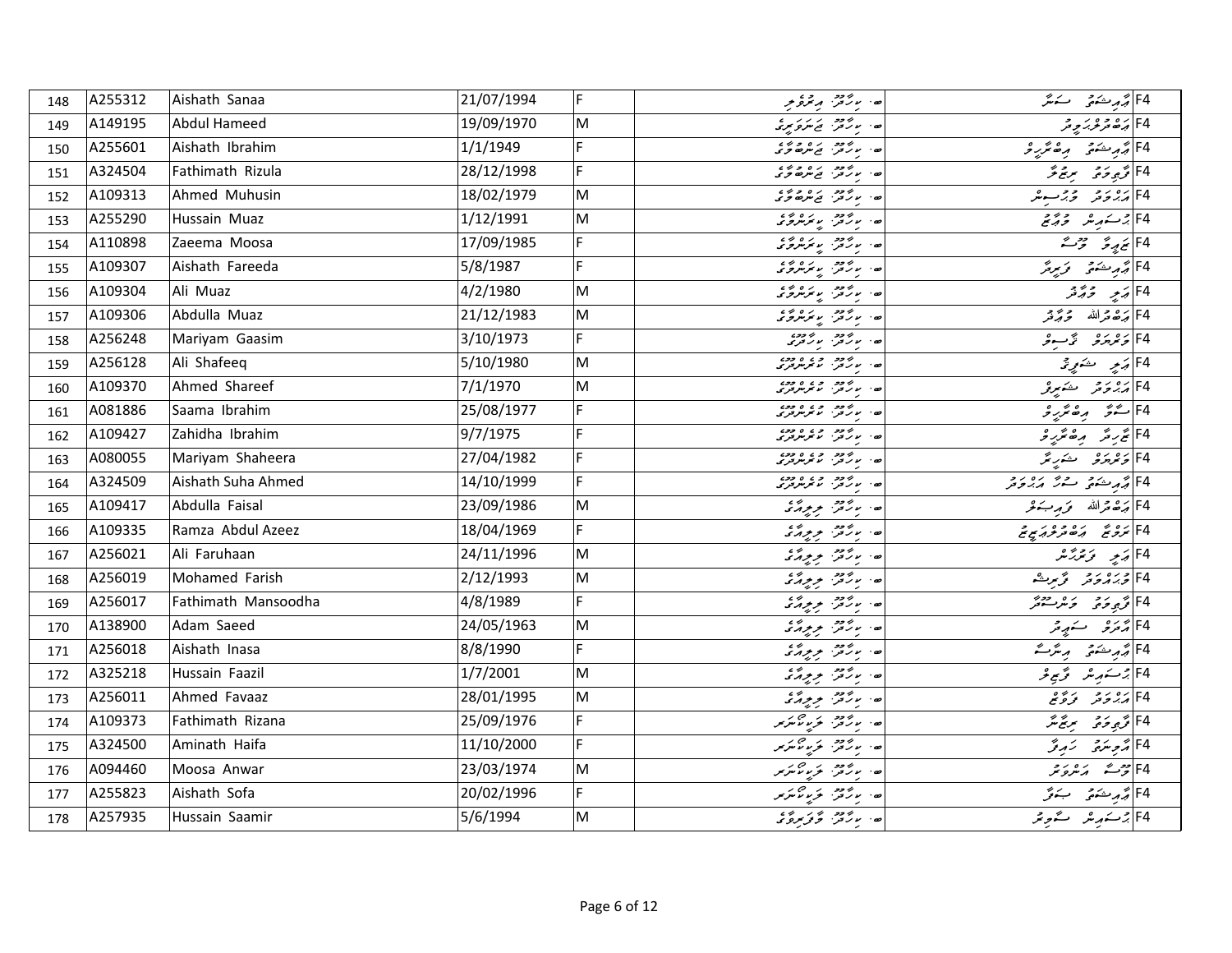| 179 | A257937 | Fathimath Raufa       | 16/03/1996 | F   | ه رود ورود                                                                     |                                                    |  |
|-----|---------|-----------------------|------------|-----|--------------------------------------------------------------------------------|----------------------------------------------------|--|
| 180 | A109425 | Ahmed Mohamed         | 1/1/1959   | M   | ر دود در در در ده با                                                           | F4   در در وره رو                                  |  |
| 181 | A110895 | Sharafiyya Ahmed      | 25/02/1983 | lF. | ه بارود و و بروی                                                               | F4   سنة يَرْمِر دُرُ مَرْبَر وَمَر                |  |
| 182 | A099541 | Zunaira Ahmed         | 3/3/1981   | F   |                                                                                | F4 تج <i>مترونگر مرکز خ</i> و                      |  |
| 183 | A109404 | Hawwa Aboobakuru      | 20/01/1963 | lF. | ه . بارو. و و باره .<br>ه . بارو . و و برو ی                                   | F4 كەرگە ھەم ئىسى                                  |  |
| 184 | A109365 | Madheeha Ahmed        | 28/05/1985 | F   |                                                                                | F4  وَمِرِبَّرٌ الْمَدْوَمَرْ                      |  |
| 185 | A257932 | Mohamed Shujau        | 8/11/1990  | M   | ه ۱۰ بر در وروسی<br>۲۰ بر تر و تر تر تر بر در د                                | F4 <i>وبزور وقر</i> مش <i>مق</i> بر                |  |
| 186 | A257934 | Aishath Azuleefa      | 3/1/1992   | lF. | ه . بار د و و د باره .<br>« . بار د . و و برو د                                | F4   پَرُمِ شَمَعٌ = بَرَجَ مِرِبَّرٌ              |  |
| 187 | A327495 | Aminath Shifula       | 21/09/2002 | F   | ھ پر پڑتی کرکڑے                                                                | F4  مَّرِصِرَة شِوْرْتَر                           |  |
| 188 | A126227 | Ismail Mohamed        | 26/02/1977 | M   | ھ پېرتور ئۆيۇپ                                                                 | F4 مِرْ شَوَّرٍ عُنْ رَوْرَ وَ رَحْمَةِ وَ الْمَرْ |  |
| 189 | A109312 | Nahudiyya Aboobakur   | 15/11/1976 | F   | ھ پر پڑتو ئر ئورگ                                                              | F4 مرکز مرد کرده در در در در در حر                 |  |
| 190 | A325217 | Aishath Reesha        | 3/3/2001   | F   | ھ بېرتىق ئەبۇب                                                                 | F4   پَرُمِ شَمَتَر      پِرمَّتَهُ                |  |
| 191 | A257539 | Shara Moosa           | 21/12/1983 | F   | ھ پر بر تو پیر پیر میں<br>م                                                    | F4   شَدَّعْر       وَ <sup>م</sup> ُتَّمَ         |  |
| 192 | A327501 | Aishath Fazulee       | 14/09/2002 | F   | ه . بدر تر .<br>مرکز . بر مرتبع                                                | F4   بَرُمٍرِ حَسَنَمَ = مَرَجْرِمِ =              |  |
| 193 | A081889 | Ahmed Adil            | 31/05/1980 | M   | ە بەر توپەر بۇ بېرىنى                                                          | F4   رَبْر يَحق = مَجْ مِرْعْر                     |  |
| 194 | A258045 | Aminath Nahida        | 5/4/1986   | lF. | ه . پارود ، ه ه ه د گر                                                         | F4 ا <i>مَّ وِ مَرَى مَّ</i> مَر <i>ْبِ</i> مََّ   |  |
| 195 | A324498 | Khadeeja Huda         | 17/12/2000 | F   | ە بەر بور دەم بۇ                                                               | F4  زَمِرِیَّ رُمَّرُ                              |  |
| 196 | A324229 | Haleemath Nuhaa       | 11/9/1998  | ΙF  | ھ بار دو دھ عرو ع                                                              | F4 بزیرِ <i>وَیْ</i> مَرْرَّ                       |  |
| 197 | A258051 | Ameenath Maldha       | 18/08/1992 | lF. | י יוני לפרט<br>כי יוני לפיקל                                                   | F4  مَرِجِسَمَة الاَعْرَاضَ                        |  |
| 198 | A258048 | Mohamed Saeedh        | 20/09/1990 | M   | ه . بار دو ، ه ه ه ه د                                                         | F4 <i>وَبَرْ دْوَ</i> تْر سَىَږِ تْر               |  |
| 199 | A258044 | <b>Thuththu Manik</b> | 1/1/1959   | M   | ه . بار در ، ه ه ه ه د گر                                                      | F4   ج و ح ج سر ته                                 |  |
| 200 | A258040 | Hawwa Gasim           | 1/1/1965   | F   | ە بەر بودە دەم بۇ                                                              | F4   بَرْ ثُرْ حٌ سَنْ وَ سُنْتُو                  |  |
| 201 | A110900 | Fathimath Shamsiyya   | 8/11/1984  | E   | ه . پارود ، ه ه ه د گر                                                         | F4 <i>قُرْمِ وَمَحْ</i> سُمَوْسِو <i>رْ مَّ</i> رْ |  |
| 202 | A258052 | Ahmed Samee           | 17/09/1995 | M   |                                                                                | F4   رَبُّهُ وَ تَرْ مِنَّة مِي                    |  |
| 203 | A258047 | Mariyam Naasiha       | 12/9/1988  | F   | صن مورد عام 2008 كليمبر و تخرج كليمبر<br>  حين مورد موسيق كليمبر و تخرج كليمبر | F4   ئ <i>ۆتەتۇ ئەتتەبە</i>                        |  |
| 204 | A077853 | Aminath Murushidha    | 18/03/1980 | lF. | ه ۱۷ در و ترت دی                                                               | F4   رَّحِ سَرَمَ = وَتَرَسْعِ مَّرَ               |  |
| 205 | A121950 | Ahmed Nizaru          | 11/10/1971 | M   | ه بدرو و ترت و در                                                              | F4   رَبَّر وَ قُرْ - سِرِيَّحْ قَرْ               |  |
| 206 | A100247 | Fathimath Nazima      | 2/2/1969   | E   | ه رود دوه دره<br>۱۵ روز وسر زره                                                |                                                    |  |
| 207 | A256526 | Aishath Rifa          | 17/10/1992 | F   | ه بر بر در وده در ه                                                            | F4   بَرُوِ حَقَّقَ = سِرَبَّرَ                    |  |
| 208 | A325214 | Aminath Ishaa         | 9/2/2001   | lF. | י על כב כבם נים                                                                | F4   مَرْحِ سَرَةً _ مِي حَدَّ                     |  |
| 209 | A256528 | Ahmed Irufan          | 17/09/1995 | M   | ه بارد دوه دره                                                                 | F4   رَبْر وَ قَرْ ہِ مِحْرَمْ مَدْ                |  |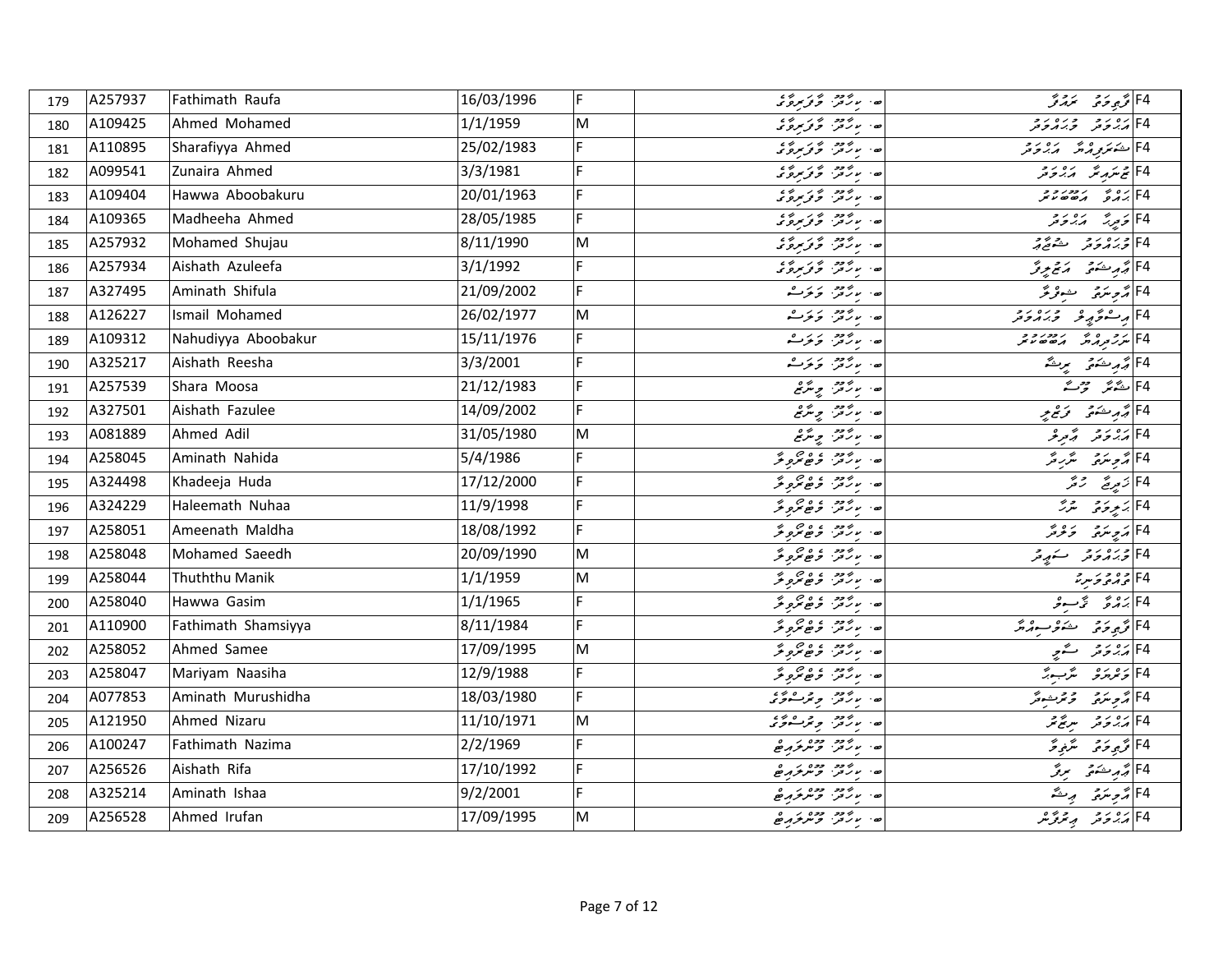| 210 | A109390 | Areef Mohamed        | 17/06/1985 | M | صدر الراحود الموارد حر<br>  صدر الراحور المحرم مع                       | F4 كەرىر تى ئەركى ئىقرىسى F4                  |
|-----|---------|----------------------|------------|---|-------------------------------------------------------------------------|-----------------------------------------------|
| 211 | A064151 | Mohamed Gasim        | 14/07/1965 | M | <br> - الإركوز والإنجا                                                  | F4 <i>وَبَرْدْوَ</i> تْرَ گَرْسِوْرُ          |
| 212 | A109734 | Fathimath Leela      | 21/05/1984 | F | ھ پر بر تور مرکز بر مگر                                                 | F4   تَرْبِرِ رَحْمٌ مَ مِرْتَرُ              |
| 213 | A055309 | Amir Moosa           | 14/07/1975 | M | ھ پر پڑویں مرکز راہگر                                                   | F4   پَرِ <sub>جر</sub> ح محرْ سَدَّ          |
| 214 | A076880 | Raafigu Mohamed      | 7/2/1978   | M | صر الإرتعاج البربربر                                                    | F4 كَرْمِرِيْنَ وَبَرَ دُوَمَرَ               |
| 215 | A109391 | Aishath Naila        | 25/07/1982 | F | @   يورمخرا البرمزمز                                                    | F4 ۾َ مِ حَسَمَى مَ مَرْمِر مَّرَ             |
| 216 | A324501 | Aishath Shafa        | 31/10/2000 | F | ه ۱ پارگ <sup>ود</sup> مر <sub>کب</sub> و کر                            | F4   بَرۡ مِرۡ ۡشَہُ ۖ وَ سَـٰوَ ۖ وَ         |
| 217 | A047209 | Adnan Ibrahim        | 9/12/1974  | M | ه . بار دو دو و                                                         | F4   رَحَرْ سَرَ سَرَ مِرْ صَحَرْ بِرِ حَرْ   |
| 218 | A109321 | Rabeea Moosa         | 30/06/1978 | F | ه . بار دو دو و<br>ه . بار در مرو نو                                    | F4   مَرچه مَ صَحَبَ مَحْ                     |
| 219 | A324234 | Hussain Nuhaadh      | 16/09/1998 | M |                                                                         | F4 جر شمویٹر میر <i>گ</i> ور                  |
| 220 | A109415 | Hassan Siraj         | 19/11/1986 | M | ه . بارو هم ولاي<br>ه . بارو اړيدون                                     | F4  بَرْسَة مْشْرِ مِسْتَخْرَ فِيجْ           |
| 221 | A109416 | Ratheeba Moosa       | 20/02/1965 | F |                                                                         | F4 <i>أَمَهِي صَدَّر حَ</i>                   |
| 222 | A258069 | Haleema Ahmed        | 14/12/1988 | F | ه . برگرد ص و بر ،<br>ه . برگر . هر باغ و ی                             | F4 بَرْمٍرِ مَدَّ مَدَّرَ مِرْ                |
| 223 | A095433 | Ahmed Hassan         | 1/1/1960   | M | ه . برگرد ص و بر ،<br>ه . برگر . هر باغ و ی                             | F4   رَبْر يَوتَر _ بَرَ سَهُ شَر             |
| 224 | A258071 | Ibrahim Nadeem       | 11/10/1991 | M |                                                                         | F4   مِرْضُ عَزِيرِ حَرَ سَرَمِرِ رَحْ        |
| 225 | A258073 | Fathimath Vajeehaa   | 17/12/1994 | F | ים מיכל המיש בימי                                                       | F4   تَرْبِرِ <i>حَرَّمَ</i> = حَرَبِيَّةً.   |
| 226 | A109392 | Mohamed Zuhuree      | 24/07/1981 | M |                                                                         | F4   ت <i>ح. بر د د تح تر پر</i>              |
| 227 | A109414 | Aishath Fareesha     | 4/2/1984   | F | ه برتو وروده                                                            | F4   پَرۡمِ شَمَعۡ ۖ ۖ مَرۡبِرِ شَہٗ ۖ        |
| 228 | A258036 | Aishath Fazuna       | 19/01/1991 | F | ھ پر پر توپر شہر گ                                                      | F4   پَرۡمِرۡ مِنۡ <i>مَوۡ جَ</i> مَرَّ       |
| 229 | A324511 | Ali Anees            | 4/5/2000   | M | ھ ، پارچو نوپرٽ                                                         | F4  پَرِ مِبِ کَسِرِتْ                        |
| 230 | A109383 | Raziyya Abdul Hakeem | 28/07/1960 | F | ھ پر بر قرار مجر مورث                                                   | F4  يَرْسُومَّرُ   بَرْهُ قَرْعُرْبَرْ بِرْءُ |
| 231 | A258039 | Yoosuf Azuneel       | 3/3/1996   | M | ھ ، پارچو ، بچ برت                                                      | F4   پرستونس پر ٹی میریٹر                     |
| 232 | A093003 | Abdul Razzag Yoosuf  | 1/1/1959   | M | ھ• پارچوبہ مجر <i>مورث</i>                                              | F4 ره وه بره څ چه د مرحومي په                 |
| 233 | A258037 | Hussain Ikleel       | 18/10/1993 | M | ھ پر بر قرار مجر مورث                                                   | F4 جرستمبرشر ال <sub>مر</sub> تز <i>ج</i> وعر |
| 234 | A258035 | Aminath Zidhna       | 14/04/1989 | F | ھ• پارچوبہ مجر <i>مورث</i>                                              |                                               |
| 235 | A110828 | Mariyam Azleena      | 27/02/1986 | F | ھ <sub>ا</sub> پور قراط مجر مورث                                        | F4   وَعُرْمَرُوْ   دَعْ مِرْمَّرْ            |
| 236 | A109388 | Maryam Waheeda       | 11/3/1962  | F | ھ پر بر دو ہے شکھر محرو مر                                              | F4  <i>وَعْرِ بِرَوْ وَبِ</i> بِرَّ           |
| 237 | A109421 | Abdul Hadee Gasim    | 1/1/1957   | M |                                                                         | F4 رەم دورىپر گەسو <u>ۇ</u>                   |
| 238 | A250915 | Zeena Abdul Hadhee   | 5/4/1998   | F | ھ پر برقر ہوتے کے بروگرونو                                              |                                               |
| 239 | A257508 | Fathimath Raheema    | 27/04/1987 | F | ل به برگ <sup>و</sup> د به شده د در بر<br>به برگور مجر به شورگر گرونس   | F4   تَرْبِرِ حَرَمَ = سَرَرٍ حَرَ            |
| 240 | A257521 | Ahmed Irushad        | 7/12/1991  | M | ل به برگ <sup>و</sup> د به شهر در در بر<br>به برگور مجر به شهر در گرونس | F4   رَبْر وَ قَرْ _ مِرْتَوْتَ قَرْ          |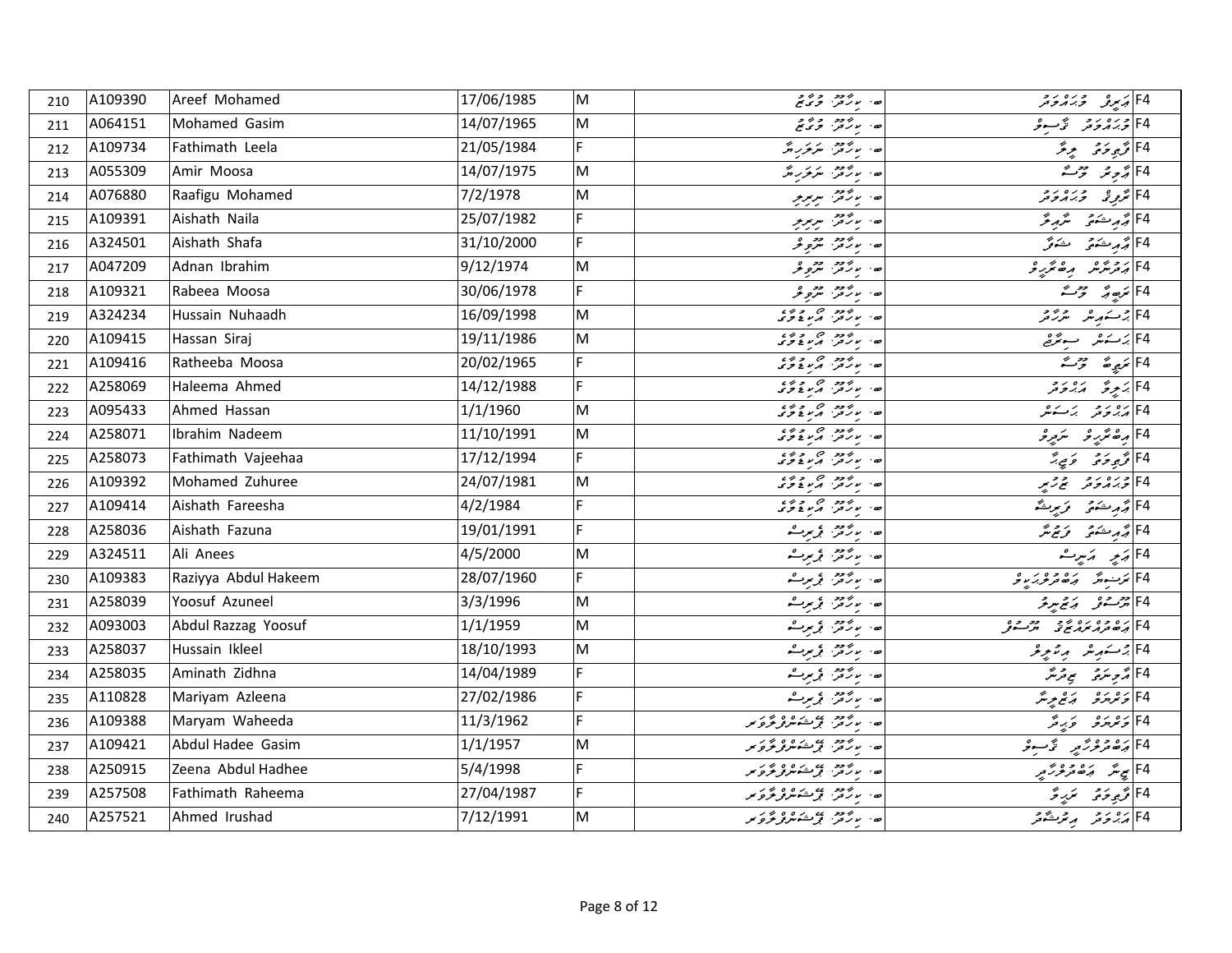| 241 | A257510 | Hawwa Zahira         | 19/06/1989 | ΙF | ە . بەر قۇسكەش <i>ۋە ئەر</i>                                                                              | F4 بَرَوْحٌ گَمَ بِرَحَّر                                |
|-----|---------|----------------------|------------|----|-----------------------------------------------------------------------------------------------------------|----------------------------------------------------------|
| 242 | A257523 | Saaidaa Abdul Haadee | 20/06/1994 | F  | ھ سرگرد سے مشترکر کرو کر ا                                                                                | F4   سەر قرىر قىز قرىر قرىر<br>  F4   سەر قرىر قرىر قرىر |
| 243 | A257502 | Mohamed Rabeeu       | 1/5/1982   | M  | ص <sub>ن</sub> برگ <sup>و</sup> و به شده شرقر قرونس                                                       | F4 وره رو بره چ                                          |
| 244 | A109380 | Aishath Rashida      | 20/11/1984 | F  | ص <sub>ن</sub> برگ <sup>و</sup> د است مشرکو کرد کرد کرد.<br>  جان برگورانستخور کو کرد کرد کرد کرد کرد کرد | گرشەنگر<br>F4   ڳرمر شمقي                                |
| 245 | A100246 | Liusha Adam          | 2/1/1974   | F  | ص <sub>ا</sub> سور سور سر سور سور سور سی سی<br>  صا اسم سر سور سور سور سر سی                              |                                                          |
| 246 | A109423 | Ahmed Shathir        | 6/3/1981   | M  | ه ۱۰ برگر نمود برگر                                                                                       | F4   رَبْر ترَ تَحْرِ مَرْ سَمَّةٍ تَحْر                 |
| 247 | A109309 | Aminath Saamiya      | 23/03/1979 | F  | ه ۱۵ برود ۱۵ بر دره با<br>ه ۱ برگور محرمی موبرو می                                                        | F4   پڑ <i>و ہنرو مستحو</i> پڑ                           |
| 248 | A109334 | Iyaz Adam            | 24/02/1977 | M  | ه ۱ بارود اره د برگور<br>ه ابراروز مرکوبامبرگرامی                                                         | F4 ۾ِ پَرَٽَ گَرُمَرُ <i>وُ</i>                          |
| 249 | A109366 | Ali Najeeb           | 14/12/1977 | M  | ە- بەر <i>جەد بەيدە يا</i>                                                                                | F4 أ <i>بزير متربي</i> ء                                 |
| 250 | A255739 | Hussain Ashfaq       | 9/8/1984   | M  |                                                                                                           | F4   بر سَموِیْر - مَرْشُوَیْتَی                         |
| 251 | A109406 | Mohamed Jameel       | 25/05/1981 | M  | ه بر رو بره برد بر<br>۱۵۰ بر رو بر بر بر بر                                                               | F4   ت <i>ح. ژوڅو پي پي</i> څر                           |
| 252 | A109314 | Ameera Aboobakuru    | 16/03/1982 | F  | ھ پر پڑ پور پر کو گھر گھ                                                                                  | F4 كەچەتكە كەھەھەتمىر                                    |
| 253 | A105333 | Muruthala Nizar      | 18/03/1980 | M  | ھ پر پر قران پر پر گور گھر گھ<br>ج                                                                        | F4   ترتمرتركتش سريح تحر                                 |
| 254 | A109397 | Khadeeja Ali         | 1/1/1941   | F  | ه . پارتو به برخ و .<br>۱۰ بارتو محمد مرکز و                                                              | F4   زَمِرِيَّ = بَرَمٍ                                  |
| 255 | A324230 | Aishath Wafa         | 29/10/1998 | F  | = الإرتقر المربر وعر                                                                                      | F4   پَرِ مِرْ شَمَحٌ = تَوَتَّى                         |
| 256 | A157780 | Ahmed Fayaz          | 4/1/1987   | M  | @   يورجو بحرير قوم مر                                                                                    | F4   پر بر تر تر تر تر تر د                              |
| 257 | A157779 | Mohamed Ayaz         | 16/02/1990 | M  | ھ پر برقر بررؤبر                                                                                          | F4 <i>وَبَرَ دُوَ وَبَر مَرَّ</i> دَتْ ا                 |
| 258 | A258129 | Ali Suhail           | 26/02/1996 | M  | @   يوركترا البربر قرمز                                                                                   | F4   پَرِ مِ مَتَرَمِّرَ                                 |
| 259 | A109410 | Aboobakuru Mohamed   | 1/1/1967   | M  | #ر بدر محقر معربه ظرم                                                                                     | F4 رودرو و دره رو                                        |
| 260 | A258127 | Fathmath Sama        | 8/7/1992   | F  | = الإرتقر الربر فرمز                                                                                      | F4   تَرْجِ وَحَمَدَ سَتَمَرَّ                           |
| 261 | A250913 | Mohamed Nasih        | 14/11/1997 | M  | ص <sub>ا</sub> بور محق بور ش <i>مو</i> گر                                                                 | F4 <i>وَبَرْ دْ وَ</i> قَرْ سَرْبِ بْرُ                  |
| 262 | A256255 | Moosa Waheed         | 13/06/1961 | M  | ص <sub>ا</sub> الإلاقة المحرب عالمي                                                                       | F4   ج <sup>و</sup> شہ ق <sub>ریبو</sub> تر              |
| 263 | A256357 | Ahmed Hamdhoon       | 24/10/1994 | M  | <sub>ھ</sub> ، پارچو، سرڪھڻ                                                                               | F4   پروتو برومومر                                       |
| 264 | A256005 | Zahida Yoosuf        | 26/12/1976 | F  | ھ سرگر قرار مورے محر                                                                                      | F4 ڪچ <sub>سر</sub> ڪر هر هڪ هو.                         |
| 265 | A327499 | Hussain Layaan       | 30/11/2002 | M  | صدر الرحم حقيق المحرم المحدد المحرمي                                                                      | F4  ترسَمَ پِر مَر مَرَ مَرْمَر                          |
| 266 | A109363 | Naseema Adam         | 14/04/1980 | F  | ھ. بدر قرق مرت میں تھ                                                                                     | F4  <sub>مترسی</sub> و <sub>مح</sub> ترو                 |
| 267 | A082834 | Adam Mohamed         | 1/1/1959   | M  |                                                                                                           | F4   جەرى ئەرگە ئەرگە جەرى                               |
| 268 | A257580 | Ibrahim Waseem       | 4/12/1991  | M  | ص <sub>ن</sub> الراحة المحرك مشكوري                                                                       | F4   ير <i>ھ تزر ۋ</i> ے سپوتى                           |
| 269 | A111003 | Ahmed Naseem         | 17/09/1983 | M  | ھ سر مر قرار میں مشخص میں میں<br>                                                                         | F4   رَبْر <sub>حَرَ</sub> حْرَ مَدَ سِرْحَةَ            |
| 270 | A250917 | Aishath Nasmaa       | 21/03/1997 | F  | ه برگرفتر مرت برگیری                                                                                      | F4 ۾ پرڪتوبر سرڪو گر                                     |
| 271 | A257578 | Nazmee Adam          | 2/4/1988   | M  | ھ ، بار وو چرڪسري                                                                                         | F4 مَرَجْرِ بِهِ مَرْمَرْحْر                             |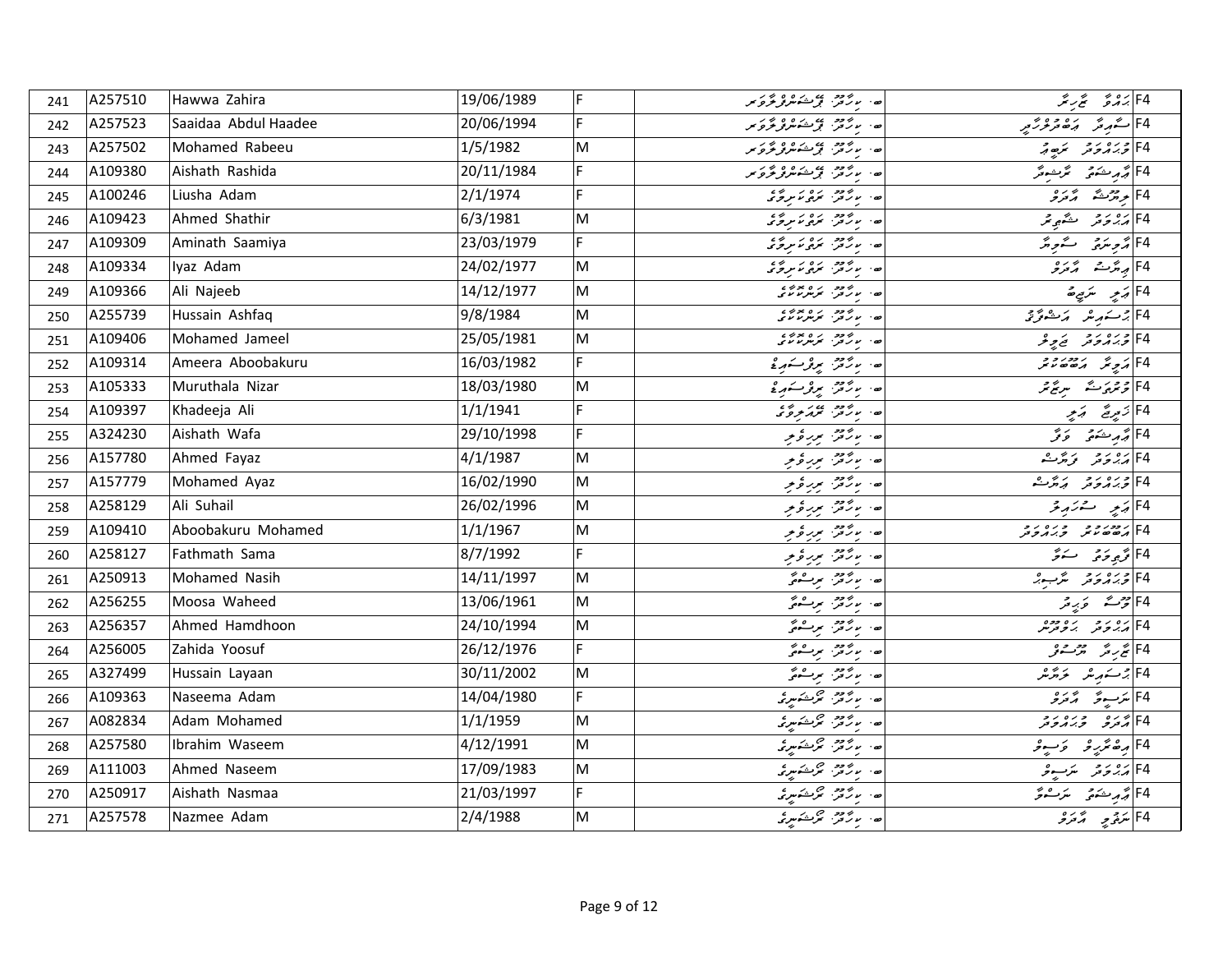| 272 | A109696 | Mauroof Adam           | 9/4/1985   | M |                                                                                                                                                                                                                     | F4   و ووه<br>F4   و هرمزنی   ارمزی                   |
|-----|---------|------------------------|------------|---|---------------------------------------------------------------------------------------------------------------------------------------------------------------------------------------------------------------------|-------------------------------------------------------|
| 273 | A082905 | Mohamed Zubair         | 12/2/1976  | M | ص <sub>ا</sub> الراحة الترك مكرسكوري                                                                                                                                                                                | F4 <i>وَبَرْ دْوَ</i> تْر تَجْ صَ <sub>م</sub> ْ تْرَ |
| 274 | A257582 | Aminath Najuma         | 18/04/1994 | F | ص <sub>ا</sub> الراحق الكرمشكوري                                                                                                                                                                                    | F4   اگرچ سرچ مرکبح تر                                |
| 275 | A075020 | Hussain Nimal          | 4/12/1979  | M | صن سر مرد مشخص مرض                                                                                                                                                                                                  | F4 ترسَمبرسمُ سِروَّتْر                               |
| 276 | A107635 | Aminath Sofoora        | 29/04/1984 | F | صن سر مر در دره<br>  صن سر مر تر مشخص معرض                                                                                                                                                                          | F4   پڑے سرّحریمر<br>  F4   پڑے سرّحریمر              |
| 277 | A258032 | Mohamed Aneel          | 5/5/1983   | M | ه برگرد شمهگر مرمر شری                                                                                                                                                                                              | F4  <i>وبزوونو پَسِرِیْ</i>                           |
| 278 | A255701 | Shadhiya Ibrahim Zahir | 4/11/1988  | F | ھ ، بار تر ديكھ مركز <sub>ا</sub> ر ھي                                                                                                                                                                              | F4 شَّعْرِهُ رِصْتَرِرِ وُ تَجْرِبْر                  |
| 279 | A109318 | Saduna Zahir           | 3/7/1978   | F | ھ ، بار تر ديكھ مركز <sub>ا</sub> ر ھي                                                                                                                                                                              | F4   سَمَعْرَمْتُر       جَي سِمْر                    |
| 280 | A109319 | Maimoona Gasim         | 1/1/1958   | F | ھ بارو ڪشر <i>و آدھ</i>                                                                                                                                                                                             | F4  <i>ۇروقىتى</i> تۇس <i>ەۋ</i>                      |
| 281 | A109346 | Shahida Zahir          | 31/12/1985 | F | ھ ، بار تر ديكھ مركز <sub>ا</sub> ر ھي                                                                                                                                                                              | F4 حَصَّرِ مَرَّ مَحَ رِحْر                           |
| 282 | A255719 | Shifana Zaahir         | 22/01/1997 | F | ھ ، بار تر ديكھ مركز <sub>ا</sub> ر ھي                                                                                                                                                                              | F4 حوتر مگر مگر جنگ                                   |
| 283 | A255712 | Ahmed Ziyaadh          | 27/06/1991 | M | ھ پر تر تر کے شرعر پر ھی                                                                                                                                                                                            | F4   رَ <sup>م</sup> ْ رَحَمَّر سِمِ رَحَمَّرَ        |
| 284 | A066424 | Hussain Rasheed        | 21/09/1975 | M | ھ پر تر تر کے شرع کر کھیے                                                                                                                                                                                           | F4 جرسے پر شر سَرَ سَمِعْتَر                          |
| 285 | A255717 | Sajidha Zahir          | 11/9/1994  | F | ھ پر تر تر کے شرعر مرضی                                                                                                                                                                                             | F4   سے <sub>صح</sub> ر سے پر تمر                     |
| 286 | A109316 | Mumthaz Zahir          | 12/2/1983  | M | ھ برگر سکھر کرو گھ                                                                                                                                                                                                  | F4   جو جو جو سمج پر جمر                              |
| 287 | A109317 | Mohamed Shahid         | 31/08/1981 | M | ھ پر پر دي ڪشر مركز <sub>مرض</sub>                                                                                                                                                                                  | F4 <i>وَبَرْدُوَ</i> تَرَ ۖ مُشَرِّتْر                |
| 288 | A109320 | Ibrahim Zahir          | 6/12/1956  | M | صن سر مر مشر مر مرضع الصنع العرض الصنع العرب العرض العرب العرب العرب العرب العرب العرب العرب العرب<br>العرب العرب العرب العرب العرب العرب العرب العرب العرب العرب العرب العرب العرب العرب العرب العرب العرب العرب ا | F4   مِرْضُ عَرَبِ حَرَّ مِجْ رِحْر                   |
| 289 | A109378 | Mausooma Moosa         | 11/2/1979  | F | ص <sub>ن</sub> بور قر به تحریر و قری                                                                                                                                                                                | F4   تەرجىق ئۇ ئەسىگە                                 |
| 290 | A257949 | Hassan Arushad         | 15/04/1994 | M | ه برگرفتر و مرو فری                                                                                                                                                                                                 | F4   بَرْسَةَ شَرْ مَرْ بَرْتَرْسْتَهُ قَرْ           |
| 291 | A109379 | Shareefa Yoosuf        | 16/03/1963 | F | ص <sub>ن</sub> بور تحریر کرد تحری                                                                                                                                                                                   | F4   شەمرىرى قىزىستەنى                                |
| 292 | A257947 | Ibrahim Nisham         | 13/05/1990 | M | ص <sub>ن</sub> بور قرح محر بور قرى                                                                                                                                                                                  | F4   ير <i>ھ تُرب ڈ</i> سِرڪُو                        |
| 293 | A109394 | Ahmed Naazim           | 28/09/1983 | M | = ، بار دو می مرغ م                                                                                                                                                                                                 | F4   <i>مەبر خەش سگىن</i> چە تىر                      |
| 294 | A067693 | Ibrahim Naeem          | 12/1/1961  | M | = عركت مي مركز من                                                                                                                                                                                                   | F4 <sub>م</sub> ِر <i>ھ تَرْرِ وَ ۔ سَرَو</i> ِ وَ    |
| 295 | A258088 | Aishath Shifaza        | 16/02/1989 | F | = عارض مي مركز مر                                                                                                                                                                                                   | F4   پَرۡمِ شَہُ وَ سَے <i>وَ حَی</i> ۡمَ             |
| 296 | A109343 | Mariyam Azza           | 29/10/1986 | F | = ، بار دو می مرغ م                                                                                                                                                                                                 | F4   وَعْرِ مَرَ صَرَ مَرَ مَرَ مَنْ                  |
| 297 | A109337 | Aminath Waheeda        | 13/01/1969 | F | # <sub>` بو</sub> رمحز می مرغ م                                                                                                                                                                                     | F4   أَمَّ حِ سَرَى مَدِيَّة مَّ                      |
| 298 | A258089 | Ali Ziyaad             | 20/09/1990 | M | ه . بار دو . و بار و بر                                                                                                                                                                                             | F4   پَرمٍ سِمِ پَرْ تَمَرَّ                          |
| 299 | A258091 | Hana Naeem             | 12/7/1995  | F | ه پرتو و برؤبر                                                                                                                                                                                                      | F4 رَسَّرَ سَر <i>َ<sub>بِ</sub>دِوْ</i>              |
| 300 | A109350 | Fathimath Yoosuf       | 1/1/1967   | F | ه ۱ بارو وری د                                                                                                                                                                                                      | F4 كَرْجِ حَرَمَ مِنْ مَرْسَمْ مِنْ                   |
| 301 | A085263 | Mohamed Rashad         | 17/01/1968 | M | ه . بارتو . د بر تر .<br>« . بارتو . د <del>ب</del> ر تر ب                                                                                                                                                          | F4 <i>وَبَرُدْوَ</i> تَرَ کَرَشَّمَتَرَ               |
| 302 | A256347 | Mariyam Aroosha        | 24/09/1991 | F | ه ۱۰ برود وري ه<br>پارو د ترترم                                                                                                                                                                                     | F4   تر <i>تر بر تر شرقت</i> هٔ                       |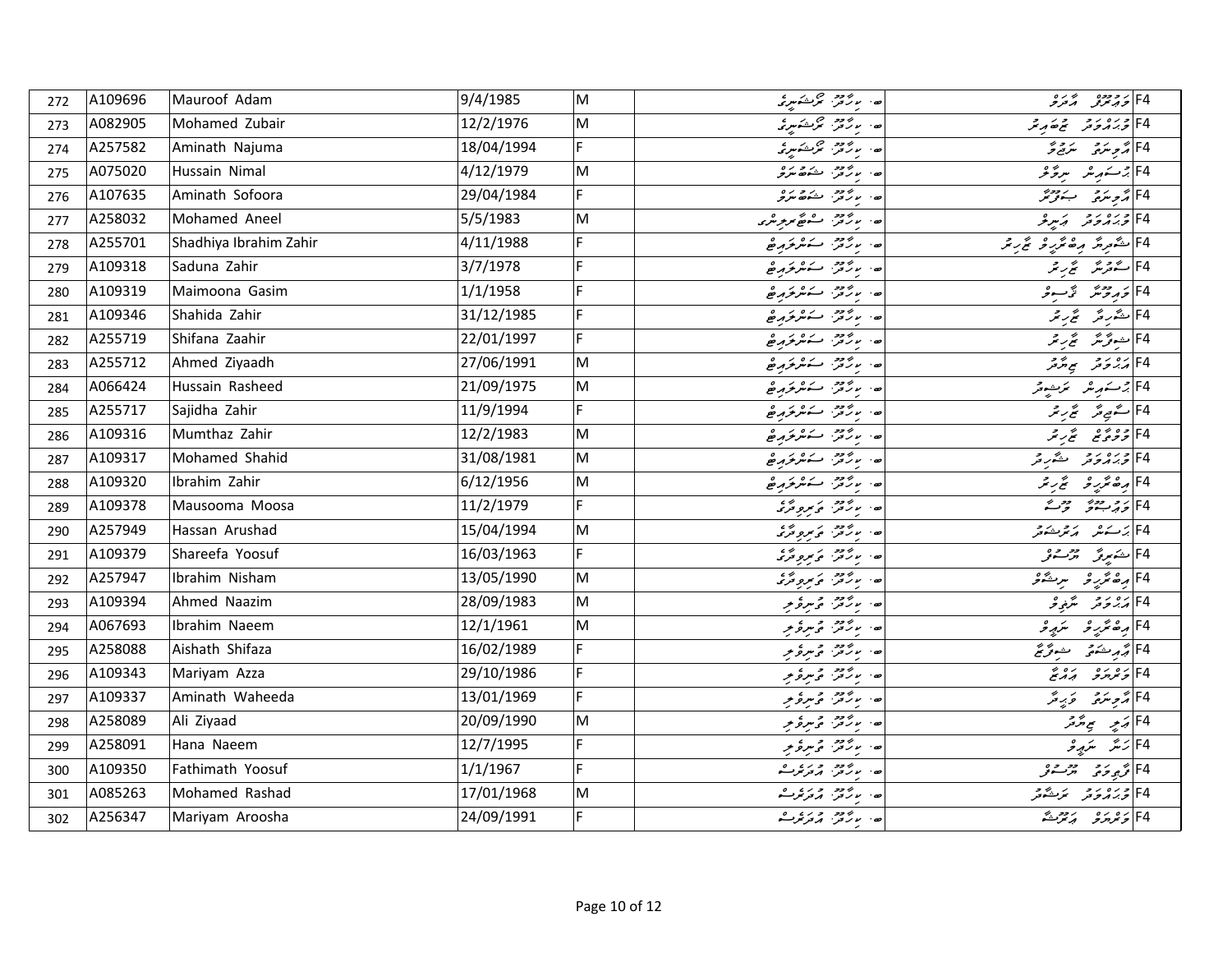| 303 | A324507 | Aminath Afa          | 20/09/1999 | F            | ه ۱۰ برتر وری<br>ه برتر مورترگ                                      | F4   مَرْحِسَرَة _ مَرَكَّرَ                                                                         |
|-----|---------|----------------------|------------|--------------|---------------------------------------------------------------------|------------------------------------------------------------------------------------------------------|
| 304 | A256361 | Hussain Eaman        | 23/11/1996 | M            | ه ۱۶ مرد وروگ                                                       | F4  جرستمبرشر پرځشر                                                                                  |
| 305 | A256360 | Ahmed Ihusan         | 30/05/1995 | M            | ه ۱۰ بارو وری<br>ه بارو پروترک                                      | F4 رَبْرُ وَتَحْرَ       بِرْرُ سَمَّسْر                                                             |
| 306 | A324228 | Aminath Adeela       | 12/7/1998  | $\mathsf F$  | ه . بار دو . در ۵ و م                                               | F4   مَّرْحِسَنَّةً لَهَ مِرْحَمَّ                                                                   |
| 307 | A109389 | Yoosuf Gasim         | 3/7/1968   | M            | ر دو وره د و د و د و د و د کلیک است.<br>مدار برابر د از مرکز کرد کر | F4   ترجستمرگ سنگی سبز                                                                               |
| 308 | A109381 | Aishath Nazeera      | 28/09/1979 | F            | ه· پارتو· دیره و پر                                                 | F4   بَرُمٍ حسَنَم مِنْ سَرَخِرِيمٌ                                                                  |
| 309 | A327497 | Ahmed Ahsan          | 14/11/2002 | M            | ر دو وره د و د و د و د و د کلیک است.<br>مدار برابر د از مرکز کرد کر | F4   پرېږ ته پر مه ټه ته                                                                             |
| 310 | A255827 | Aminath Nadha        | 1/12/1997  | F            | ه ۱۰ برگ <sup>وو ن</sup> گور<br>۱۰ برگور گور                        | F4   أَمْرِ جِسَرَةٌ مَسَرَّمَرٌ                                                                     |
| 311 | A109336 | Mariyam Waheeda      | 9/7/1975   | F            | ه ۱۰ رود و<br>۱۵ برترو وګړ                                          | F4   <i>وَعْرِ مَرَوْ _ وَبِ</i> مِّرَ                                                               |
| 312 | A255819 | Aishath Nashaaya     | 3/4/1994   | F            | ه ۱۰ برگ <sup>وو پ</sup> ر<br>۱۵ برگتر گرمی                         | F4   پَرۡمِ شَہُمۡ مَرۡ سَنَّہُ مَرَّ                                                                |
| 313 | A325212 | Mohamed Nabeeh       | 29/10/2001 | M            | ه ۱۰ برگ <sup>ود</sup> گرمبر<br>۱۰ برگرفر گرمبر                     | F4   قربر ثر قرق مرسر سرّب من 1                                                                      |
| 314 | A109351 | Ibrahim Rasheed      | 18/06/1970 | M            | ه . رو دو.<br>ه . رو رقو . هو پر                                    | F4   مِرْضُ عَزَيْرِ فَرَ سَمَرْتَ مِرْدِ                                                            |
| 315 | A109418 | Ahmed Musthafa       | 3/5/1985   | M            | ه . بارتو به به به بحر<br>ه . بارتو . و ترو تر                      | F4   در در محب محمد محمد محمد الس                                                                    |
| 316 | A327496 | Maryam Unoosha       | 24/10/2002 | $\mathsf{F}$ | ھ پر بڑ پور مہینے پی                                                | F4   كَرْعْرِ بِرَوْ لِمَرْسِرْ سَنَّةَ الْمَسْرَحَةِ مِنْ لَهِ مِنْ لَهِ مِنْ لِمَنْ لِمَنْ مِنْ مِ |
| 317 | A257929 | Fahir Naseer         | 11/1/1994  | M            | ھ پر بر دي دي.<br>ھ پر بر دي تو تو تو                               | F4  تَحْرَرِ مَرْ سَرَسِيْتَرَ                                                                       |
| 318 | A157204 | Fathimath Nazeera    | 29/11/1982 | $\mathsf F$  | ه . بارتو به به به بحر<br>ه . بارتو . و ترو تر                      | F4   تَحْرِجِ وَتَحْمَدَ سَرَفِرِيَّرَ                                                               |
| 319 | A257924 | Khadheeja Naseer     | 29/11/1989 | $\mathsf F$  | ه . بارتو به به به بحر<br>ه . بارتو . و ترو تر                      | F4 زَمِرِيَّ مَرَسِيْتَر                                                                             |
| 320 | A257927 | Haleemath Majdha     | 24/09/1992 | $\mathsf F$  | ه . بارتو به به به بحر<br>ه . بارتو . و ترو تر                      | F4 بزم <i>چ وَتَّ</i> مَّ وَتَحْمَّرُ                                                                |
| 321 | A109358 | Aishath Nazeera      | 20/05/1980 | $\mathsf F$  | ە بەر بۇ يەر ئەسىر بۇ                                               | F4   <i>بَرِّ بِرِحْمَّةٍ - سَرْفِرِسُ</i> ّ                                                         |
| 322 | A257921 | Aminath Nazeera      | 28/09/1987 | F            | ه ، پارتو په په په                                                  | F4   مَّرْحِ مَرَمَّى = مَرَضٍ مَّرَ                                                                 |
| 323 | A109357 | Mariyam Abdul Kareem | 1/1/1951   | $\mathsf F$  | ھ پر بڑ پور کانکھ پر بھر                                            | F4 كۆچرى ھەم ئەھەم بار ئىلىن ئىلىن ئىلىن ئىلىن ئىلىن ئىلىن ئىلىن ئىلىن ئىلىن ئىلىن ئىل               |
| 324 | A256008 | Sam-an Haleem        | 19/05/1992 | M            | ھ پر بر ديگھري<br>ھ پر بر دي سي                                     | F4 سەۋەچش ب <sub>ە م</sub> ور                                                                        |
| 325 | A109332 | Fathimath Moosa      | 16/02/1953 | F            | ه ۱ پر تر در ۱۶ مرگز<br>ه ۱ پر تر در سخ تر بیری                     | F4   تَرْجِ وَتَرَ = وَتَرَ ـَتَمَّ                                                                  |
| 326 | A109330 | Moosa Haleem         | 12/2/1987  | M            | ھ برگرد کر محمد کردیا<br>محمد برگرد محمد کردی                       |                                                                                                      |
| 327 | A107629 | Hassan Haleem        | 24/05/1985 | M            | ه . بدر محر . بدر .<br> ه . بدر محر . برخ میرند                     | F4 ;زستەش ب <sub>ر تم</sub> و <sub>خ</sub> ۇ                                                         |
| 328 | A109328 | Moomina Mohamed      | 10/3/1949  | F            | ه برترو و ديره                                                      | F4   ج <i>و جرحتر با جراء ج</i> ر                                                                    |
| 329 | A109372 | Abdulla Hameed       | 29/05/1981 | M            | ه . را دو و دارد .<br>ه . را رو . مح و مرو ی                        | F4   بَرْهُ قُرْالله     بَرْ جِرْقَر                                                                |
| 330 | A255809 | Hussain Dhinaah      | 10/10/1989 | M            | ه برترو و ديره                                                      | F4 جرستمریشر مریٹرجر                                                                                 |
| 331 | A151738 | Shamsunnisa Qasim    | 15/05/1979 | $\mathsf{F}$ | ه . رو و و .<br>ه . رو تر مح تو مرو ی                               | F4 ىشەۋىسەگەسرىسى گەسىرۇ                                                                             |
| 332 | A109325 | Ahmed Rasheed        | 24/10/1987 | M            | ه . بار دو .<br>۱۳ . بار در سی تو بار دی                            | F4   رَرْ رَ تَرْ سَرَ سَرْ مِرْ مِرْ                                                                |
| 333 | A109326 | Jeeza Gasim          | 18/01/1977 | $\mathsf F$  | ر دود و در دره د                                                    | F4   يٍي گَ سَرِوُ                                                                                   |